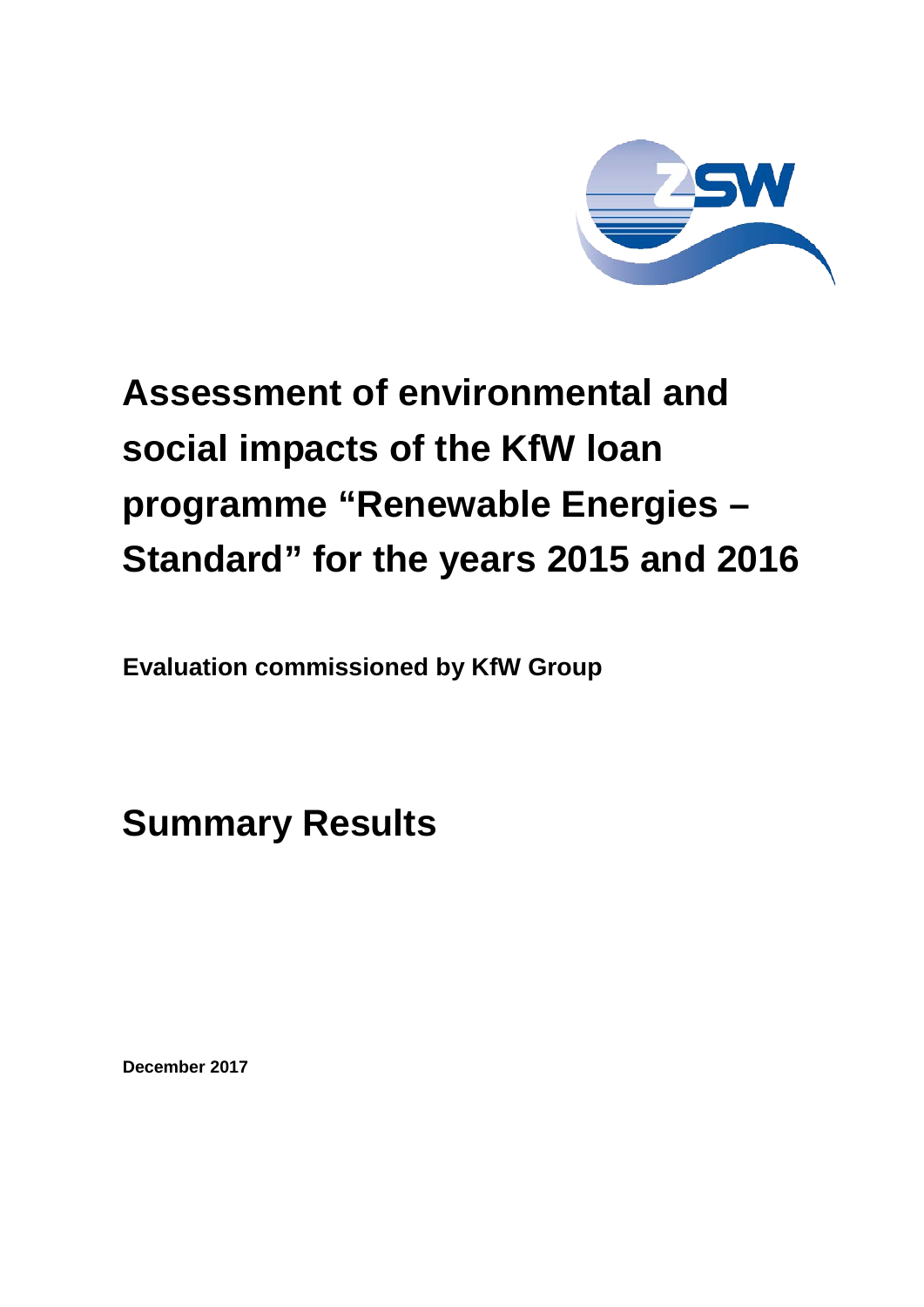

Zentrum für Sonnenenergie- und Wasserstoff-Forschung Baden-Württemberg (ZSW) Meitnerstraße 1, D-70563 Stuttgart

Dr Peter Bickel Email: Peter.Bickel@zsw-bw.de Phone: +49 711 7870 244

Tobias Kelm Email: Tobias.Kelm@zsw-bw.de Phone: +49 711 7870 250

**Stuttgart, 14 December 2017**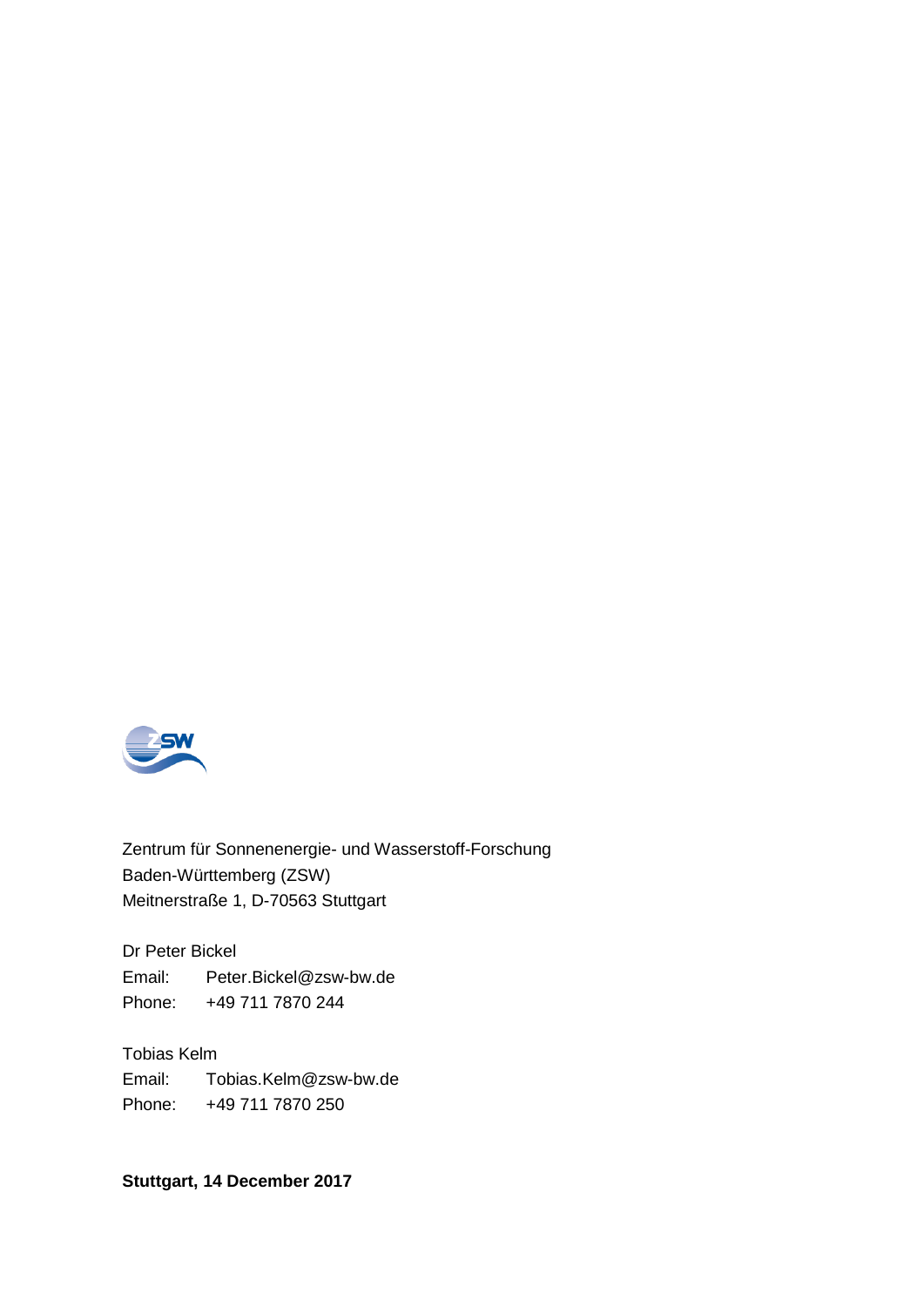

# **Contents**

| 1            |            |                                                                     |  |
|--------------|------------|---------------------------------------------------------------------|--|
| $\mathbf{2}$ |            |                                                                     |  |
| 3            |            |                                                                     |  |
| 4            |            |                                                                     |  |
|              | 4.1<br>4.2 | Savings in fossil fuel consumption and avoided energy costs for     |  |
|              | 4.3<br>4.4 | Savings in external costs through supported plants in Germany  9    |  |
| 5            |            |                                                                     |  |
|              |            |                                                                     |  |
|              | A.1        | Estimation of savings in fossil fuel consumption and avoided energy |  |
|              | A.2        | Estimation of savings in greenhouse gas emissions and air pollutant |  |
|              | A.3        |                                                                     |  |
|              | A.4        |                                                                     |  |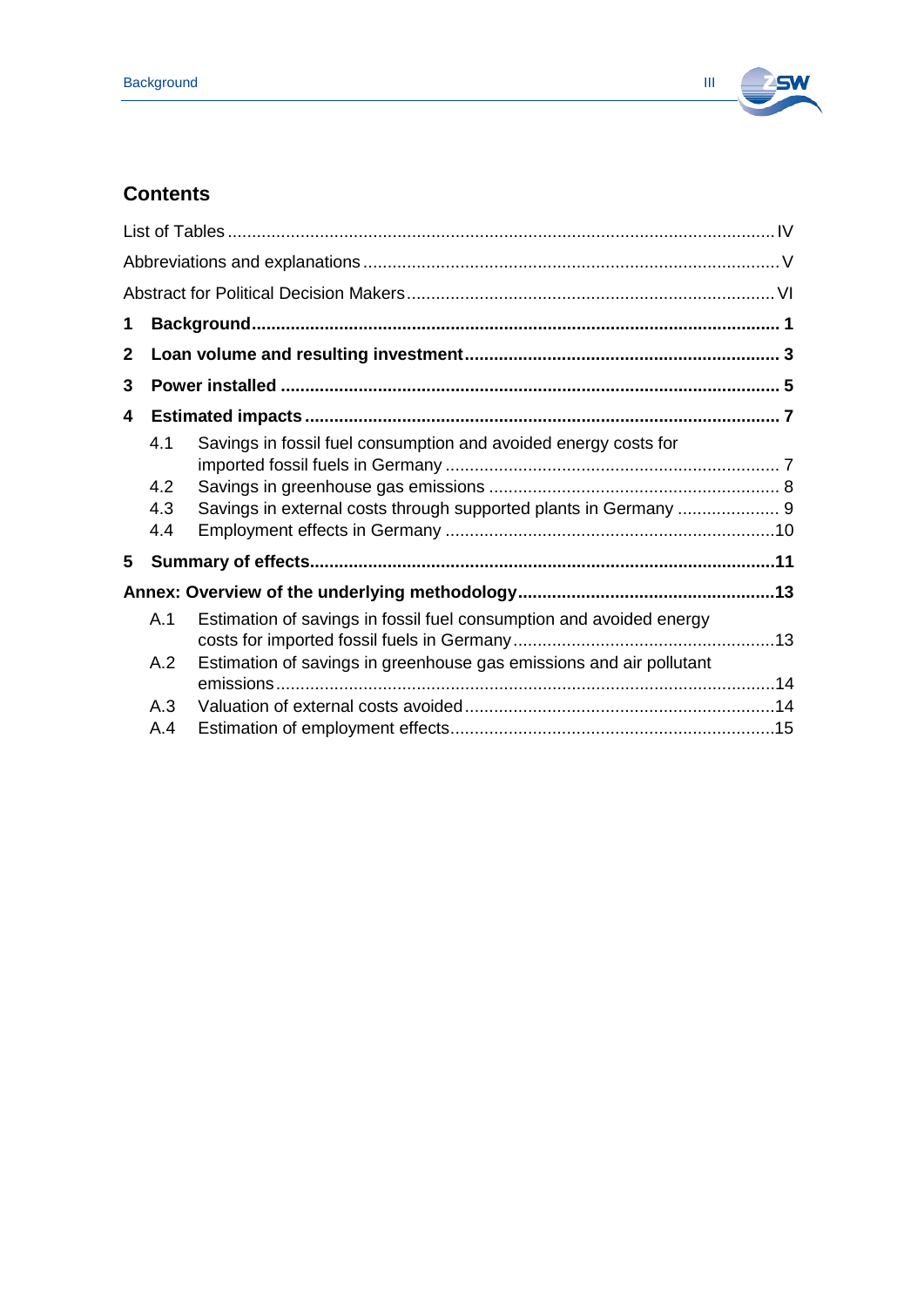

# <span id="page-3-0"></span>**List of Tables**

| Table 1:  | Number and volume of loans, as well as supported investment volume in<br>the programme RE Standard for the years 2015 and 2016.  3             |
|-----------|------------------------------------------------------------------------------------------------------------------------------------------------|
| Table 2:  | Volume of investment supported in the years 2015 and 2016 by plant                                                                             |
| Table 3:  | Investment volume supported outside Germany in the years 2015 and                                                                              |
| Table 4:  | Installed electrical power supported in the years 2015 and 2016 by plant                                                                       |
| Table 5:  | Installed electrical power supported outside Germany in the years 2015                                                                         |
| Table 6:  | Installed thermal power supported in the years 2015 and 2016 by plant                                                                          |
| Table 7:  | Annual fossil fuel savings (primary energy) in Germany resulting from<br>the use of renewables in plants supported by RE Standard in the years |
| Table 8:  | Annual savings in energy costs for imported fossil fuels in Germany<br>resulting from the use of renewables in plants supported by RE Standard |
| Table 9:  | Annual savings in greenhouse gas emissions resulting from the use of<br>renewables in plants supported by RE Standard in the years 2015 and    |
| Table 10: | Annual savings in air pollutant emissions resulting from the use of<br>renewables in plants in Germany supported by RE Standard in the years   |
| Table 11: | Annual savings in external costs resulting from the use of renewables in<br>plants in Germany supported by RE Standard in the years 2015 and   |
| Table 12: | Gross employment effects in Germany resulting from the use of<br>renewables in plants in Germany supported by RE Standard in the years         |
| Table 13: | Overview of evaluation results 2015 for the KfW programme RE                                                                                   |
| Table 14: | Overview of evaluation results 2016 for the KfW programme RE                                                                                   |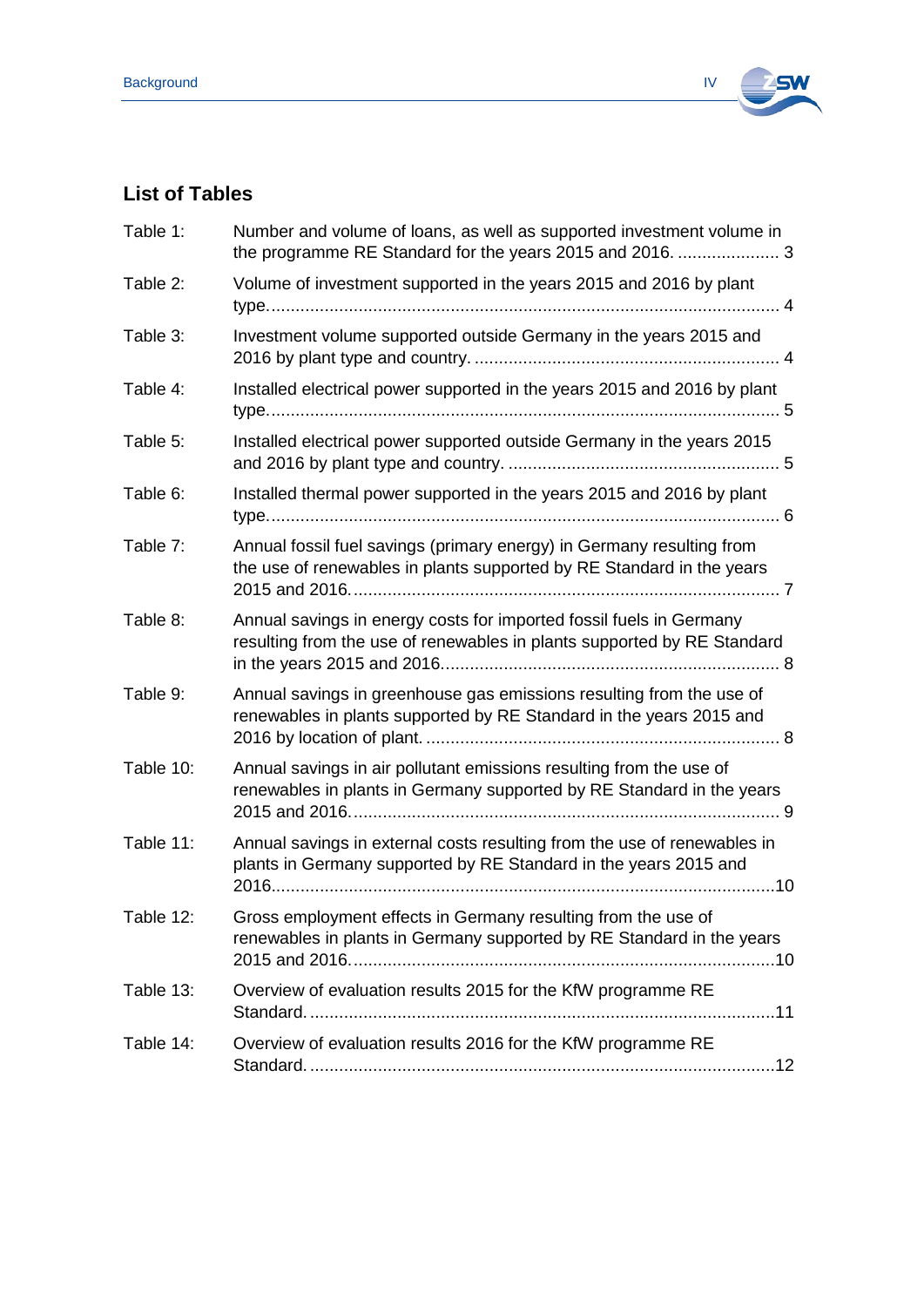

# <span id="page-4-0"></span>**Abbreviations and explanations**

| а                      | Year                                                                                                                                                                                                                                                                                                                                                                                                                                   |
|------------------------|----------------------------------------------------------------------------------------------------------------------------------------------------------------------------------------------------------------------------------------------------------------------------------------------------------------------------------------------------------------------------------------------------------------------------------------|
| CO <sub>2</sub>        | Carbon dioxide                                                                                                                                                                                                                                                                                                                                                                                                                         |
| $CO2$ -equivalent      | Unit used for measuring the global warming potential (i.e. the potential<br>contribution to the warming of near-surface layers of the atmosphere)<br>of a greenhouse gas in relation to the effect of $CO2$ . It states the quan-<br>tity of $CO2$ that would have the same greenhouse effect as the gas in<br>question over a period of 100 years. For instance, one kg of methane<br>$(CH4)$ has the same effect as 21 kg of $CO2$ . |
| <b>GW</b>              | Gigawatt(s); $1$ GW = 1 million kW                                                                                                                                                                                                                                                                                                                                                                                                     |
| <b>GWh</b>             | Gigawatt hour(s); $1$ GWh = 1 million kWh                                                                                                                                                                                                                                                                                                                                                                                              |
| <b>KfW</b>             | <b>KfW Group</b>                                                                                                                                                                                                                                                                                                                                                                                                                       |
| kW                     | Kilowatt(s)                                                                                                                                                                                                                                                                                                                                                                                                                            |
| $kW_{el}$ / MW $_{el}$ | Kilowatts/megawatt(s) electrical power                                                                                                                                                                                                                                                                                                                                                                                                 |
| $kW_{th}$ / MW $_{th}$ | Kilowatts/megawatt(s) thermal power                                                                                                                                                                                                                                                                                                                                                                                                    |
| <b>kWh</b>             | Kilowatt hour(s)                                                                                                                                                                                                                                                                                                                                                                                                                       |
| mill.                  | Million                                                                                                                                                                                                                                                                                                                                                                                                                                |
| <b>MW</b>              | Megawatt(s); $1 \text{ MW} = 1,000 \text{ kW}$                                                                                                                                                                                                                                                                                                                                                                                         |
| <b>NMVOC</b>           | Non-methane volatile organic compounds                                                                                                                                                                                                                                                                                                                                                                                                 |
| NO <sub>x</sub>        | Nitrous oxide                                                                                                                                                                                                                                                                                                                                                                                                                          |
| n.q.                   | Not quantified                                                                                                                                                                                                                                                                                                                                                                                                                         |
| <b>RE</b>              | Renewable energy                                                                                                                                                                                                                                                                                                                                                                                                                       |
| <b>RES</b>             | Renewable energy sources                                                                                                                                                                                                                                                                                                                                                                                                               |
| <b>RE</b> Standard     | KfW loan programme "Renewable Energies - Standard"                                                                                                                                                                                                                                                                                                                                                                                     |
| SO <sub>2</sub>        | Sulphur dioxide                                                                                                                                                                                                                                                                                                                                                                                                                        |
| $SO2$ -equivalent      | Unit used for measuring the acidification potential of an air pollutant in<br>relation to the acidification potential of $SO_2$ .                                                                                                                                                                                                                                                                                                      |
| <b>UBA</b>             | German Federal Environment Agency (Umweltbundesamt)                                                                                                                                                                                                                                                                                                                                                                                    |
| <b>TWh</b>             | Terawatt hour(s); $1$ TWh = 1,000 million kWh                                                                                                                                                                                                                                                                                                                                                                                          |
| <b>VAT</b>             | Value added tax                                                                                                                                                                                                                                                                                                                                                                                                                        |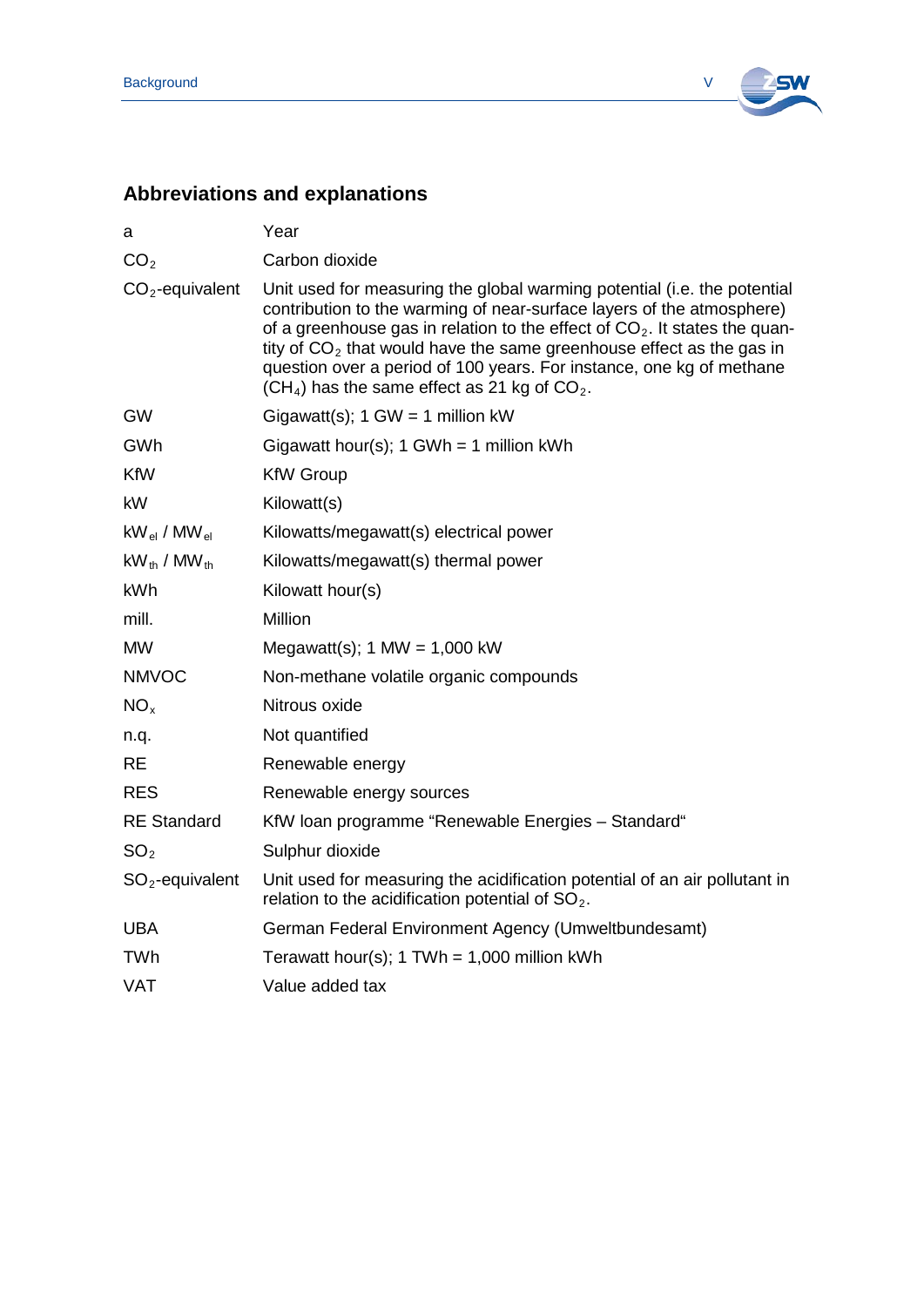

#### <span id="page-5-0"></span>**Abstract for Political Decision Makers**

The national renewable energy promotional activities of KfW Group (KfW) represent an important measure for reaching the targets for renewable energy (RE) use set in the German Federal Government's long-term strategy for future energy supply. These activities comprise low-interest loans for investments in RE, partly in combination with repayment bonuses financed by the Federal Government. In order to review their effectiveness and significance within the years 2015 and 2016, the resulting reductions in emissions of greenhouse gases and air pollutants, external costs, fossil fuel consumption and associated fossil fuel imports, as well as employment effects, were assessed for plants built in Germany with support of the KfW RE programmes. In addition, supported plants abroad were considered, covering investment volume, capacity installed and  $CO<sub>2</sub>$  emissions avoided.

This report summarises the impacts of the KfW loan programme "Renewable Energies – Standard" (RE Standard). This programme promotes the construction, extension or purchase of plants using renewable energy to produce electricity or heat by granting lowinterest loans. The most important results of the evaluation at a glance:

- In the years 2015 and 2016 the KfW programme RE Standard supported a total investment in the construction of plants for using renewable energy of  $\epsilon$  5.4 billion and  $\epsilon$  5.7 billion respectively (of which  $\epsilon$  1.3 billion and  $\epsilon$  1.1 billion in plants outside Germany).
- The RE Standard programme is particularly important for renewable electricity production: In terms of electrical power, 49 % and 43 % of the renewable plants installed in Germany in the years 2015 and 2016 were co-financed through this programme (excluding offshore wind energy). With 62 % and 51 % respectively, the share is remarkably high for onshore wind turbines.
- Plants supported in 2015 and 2016 reduce German energy imports by approximately € 390 million per annum (total for both years). This cumulates to  $\epsilon$  7.9 billion over the plants' lifetime of 20 years.
- The plants built in Germany and financed by KfW RE Standard in 2015 and 2016 lead to a reduction of approximately 7.1 million tonnes of  $CO<sub>2</sub>$ -equivalent (of which 6.5 million tonnes  $CO<sub>2</sub>$ ) per annum (total for both years). The supported plants built abroad reduce another 0.3 million tonnes of  $CO<sub>2</sub>$  annually.
- Avoiding greenhouse gas and air pollutant emissions in Germany reduces external costs by approx.  $\epsilon$  720 million a year (total for both years), 84 % of which refer to climate change effects.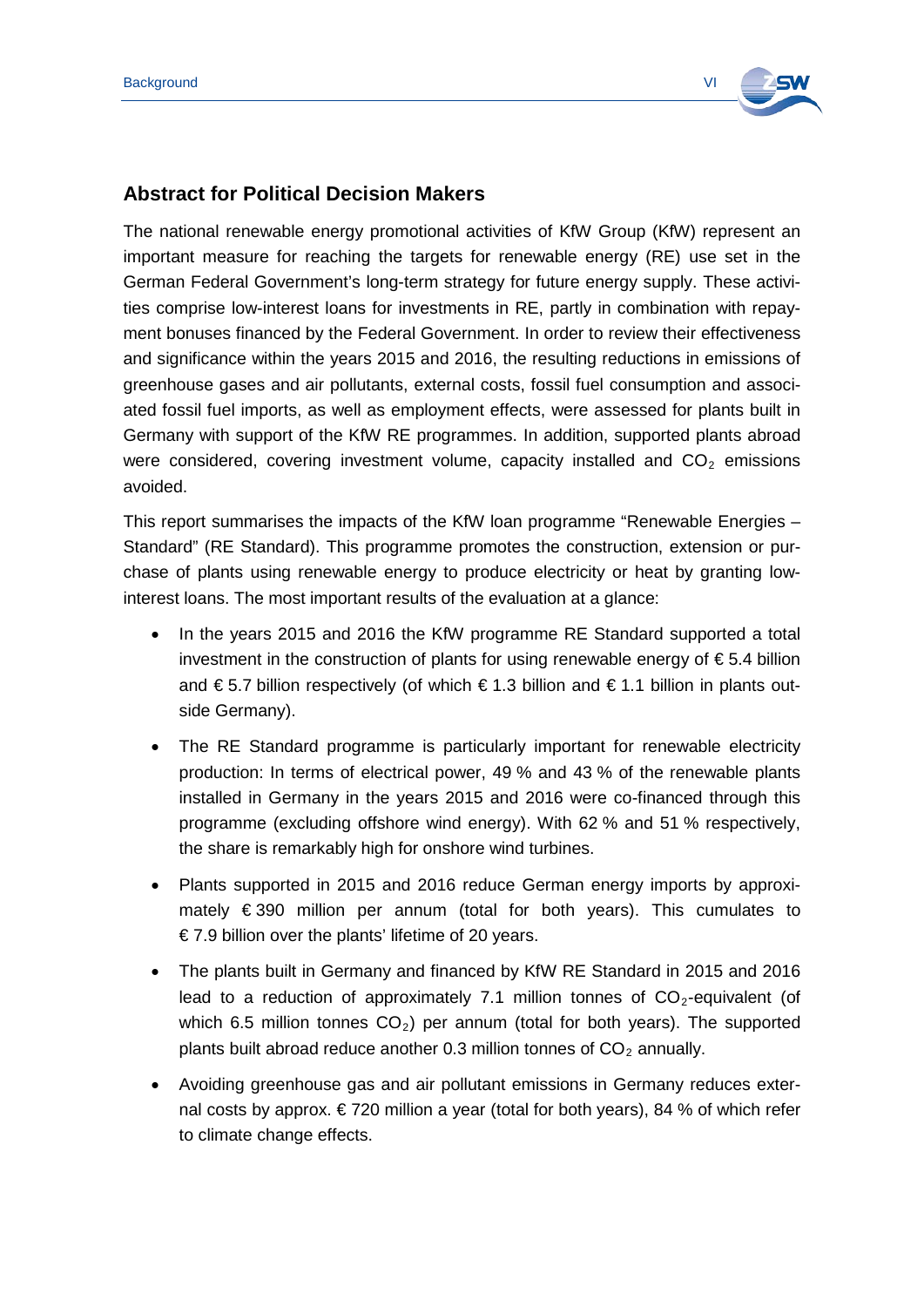

- Manufacturing and construction of the plants built in 2015 and 2016 correspond to approx. 86,000 jobs created or preserved in Germany for one year (total for both years). A further 2,600 jobs per annum result from the operation and maintenance of the plants for the assumed 20 years of operation.
- Small and medium-sized enterprises with less than 500 employees account for approx. 52 % of the jobs generated by the construction and operation of plants built in the years 2015 and 2016.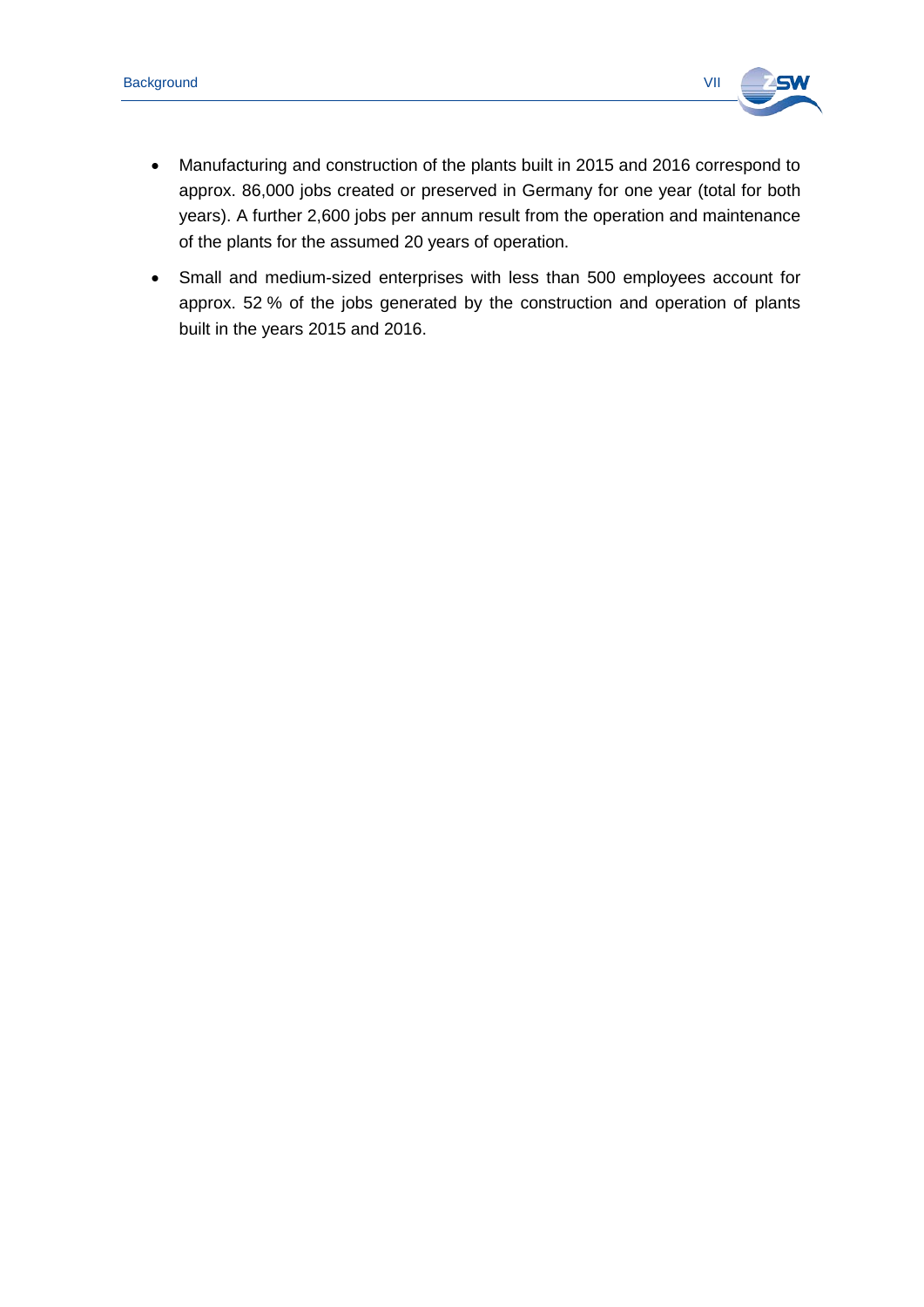

## <span id="page-7-0"></span>**1 Background**

In the years 2015 and 2016, renewable energy sources (RES) continued to increase their share in Germany's electricity consumption: From 27.3 % in 2014, the share of RES in electricity consumption saw a sharp rise to 31.5 % 2015 and a further increase to 31.7 % in 2016. In other words: almost every third kilowatt hour consumed in Germany originates from renewable energy sources.

The targets set for reaching the German energy transition (Energiewende) are based on the German Federal Government's long-term strategy for future energy supply, according to which at least 60 % of final energy consumption and 80 % of electricity consumption ought to be covered with renewable energies by the year 2050. In combination with challenging energy efficiency targets, greenhouse gas emissions are to be cut by 80 to 95 % in relation to the base year 1990. By the year 2020, 18 % of final energy consumption and at least 35 % of electricity consumption are to be covered with RES. Greenhouse gas emissions ought to be cut by 40 % compared to the year 1990.

The renewable energy promotional activities of KfW Group (KfW) represent an important measure for reaching the targets of the German Federal Government with respect to cutting greenhouse gas emissions by expanding the use of RES. These activities comprise low-interest loans for investments in plants using renewable energy, partly in combination with repayment bonuses financed by the federal government.

In the years 2015 and 2016, the KfW promotional programmes supported a total investment in the construction of plants for using renewable energies of  $\epsilon$  7.4 billion and  $\epsilon$  7.6 billion respectively (of which  $\epsilon$  1.3 billion and  $\epsilon$  1.1 billion in plants outside Germany). This implies that shares of 42.6 % and 40.1 % respectively of the total investment in plants for power and heat production from RES in Germany in 2015 and 2016 were cofinanced by KfW programmes (without considering offshore wind energy).

In order to review the effectiveness and significance of these programmes for the years 2015 and 2016, the resulting reductions in emissions of greenhouse gases and air pollutants, external costs, fossil fuel consumption and associated fossil fuel imports, as well as employment effects, were assessed for plants built in Germany. In addition, investment volume, capacity installed and  $CO<sub>2</sub>$  emissions avoided were considered for plants built abroad.

The impacts of the KfW loan programme "Renewable Energies – Standard" (RE Standard) are summarised on the following pages. A detailed description (in German) of the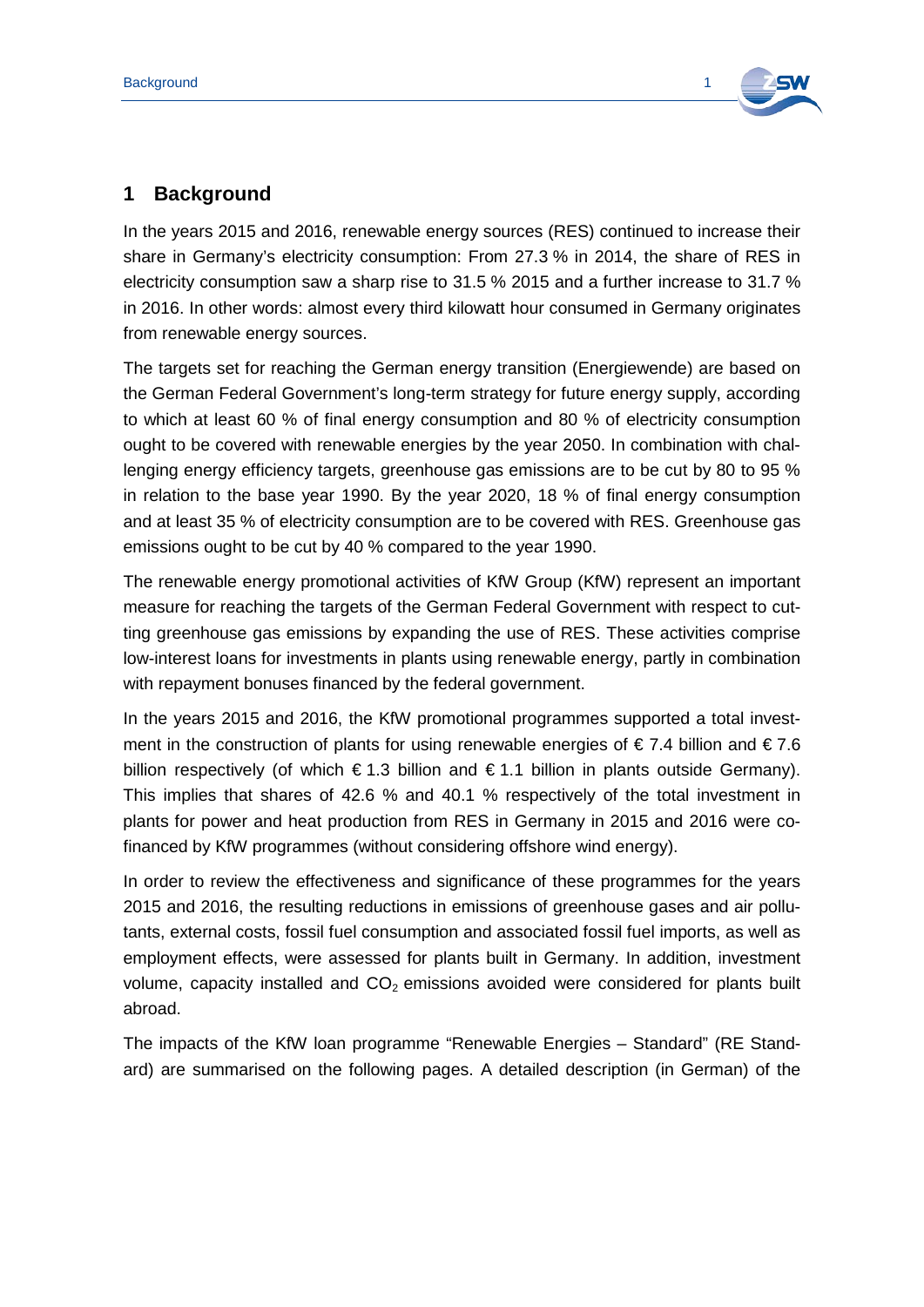

underlying calculation approaches and results of all national renewable energy promo-tional activities of KfW can be found in the evaluation report<sup>[1](#page-8-0)</sup>.

<span id="page-8-0"></span><sup>1</sup> Bickel, P., Kelm, T., Edler, D.: Evaluierung der inländischen KfW-Programme zur Förderung Erneuerbarer Energien in den Jahren 2015 und 2016. Gutachten im Auftrag der KfW Bankengruppe, Stuttgart, November 2017. www.kfw.de/KfW-Konzern/Service/Download-Center/Konzernthemen- (D)/Research/Evaluationen/ (available in German only)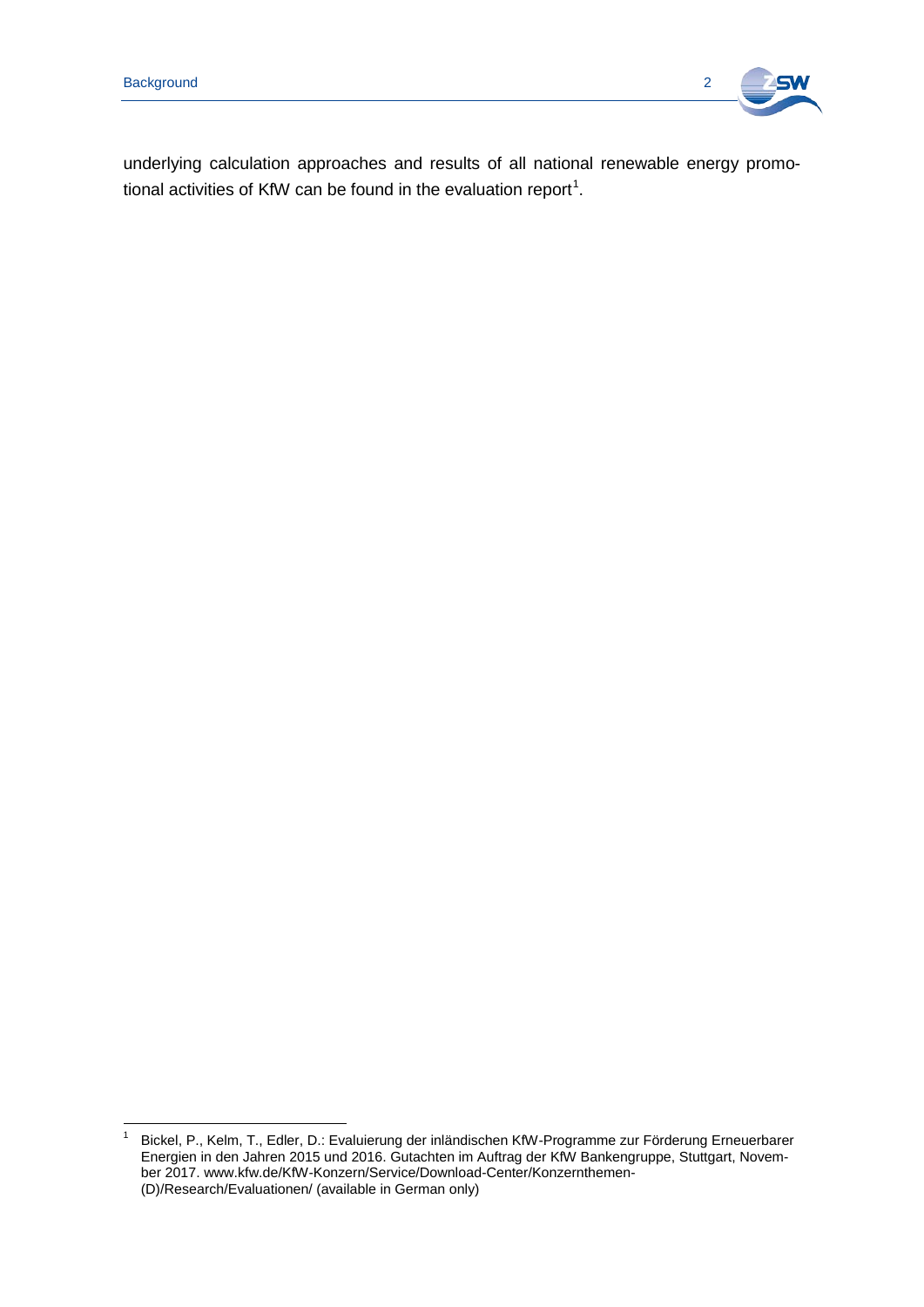

# <span id="page-9-0"></span>**2 Loan volume and resulting investment**

The KfW promotional programme RE Standard was introduced on 1 January 2009 and supports the construction, extension or purchase of plants using renewable energy for producing electricity or heat by granting low-interest loans. The maximum loan per project amounts to € 50 million.

In the years 2015 and 2016, the volume of loan commitments totalled almost  $\epsilon$  4.3 billion and  $\epsilon$  4.5 billion respectively, of which  $\epsilon$  1.1 billion and  $\epsilon$  0.8 billion are attributable to supported renewable energy plants outside Germany (see [Table 1\)](#page-9-1).The loans triggered investments of € 5.4 billion and € 5.7 billion respectively, € 1.3 billion and € 1.1 billion of which in plants abroad. The average loan volume per commitment amounted to  $\epsilon$ 1.5 million in 2015 and €1.4 million in 2016; the average investment per commitment amounted to € 1.9 million in 2015 and € 1.8 million in 2016. This corresponds to an average share of financing of 79 % and 80 % respectively.

|                                                                         | 2015      | 2016      |
|-------------------------------------------------------------------------|-----------|-----------|
| Number of loan commitments                                              | 2,887     | 3,138     |
| Volume of loan commitments ( $\notin$ million)                          | 4.266.4   | 4,515.5   |
| of which plants outside Germany ( $\notin$ million)                     | 1,088.1   | 825.6     |
| Investments financed ( $\in$ million) <sup>1)</sup>                     | 5,420.8   | 5,669.9   |
| of which plants outside Germany ( $\notin$ million) <sup>1)</sup>       | 1.336.0   | 1,112.2   |
| Average loan volume per commitment ( $\bigoplus$                        | 1,477,781 | 1,438,987 |
| Average investment financed per<br>commitment $(\boldsymbol{\Theta}^1)$ | 1,877,657 | 1,806,860 |
| Average share of financing                                              | 79 %      | 80%       |

<span id="page-9-1"></span>**Table 1: Number and volume of loans, as well as supported investment volume in the programme RE Standard for the years 2015 and 2016.**

Totals may differ due to rounding.

 $<sup>1</sup>$  excl. VAT.</sup>

With shares of 86 % and 89 % in the total loan volume 2015 and 2016 of all KfW promotional programmes for renewable energy, the RE Standard programme was the largest of these programmes. In terms of investment volume supported, the shares of RE Standard amounted to 73 % and 75 %.

[Table 2](#page-10-0) presents the supported investment volume in RE Standard split by plant type. In the year 2015 (2016), wind energy onshore dominates the supported investment in Germany with 91 % (90 %) followed by photovoltaic energy 8 % (9 %). Other plant types play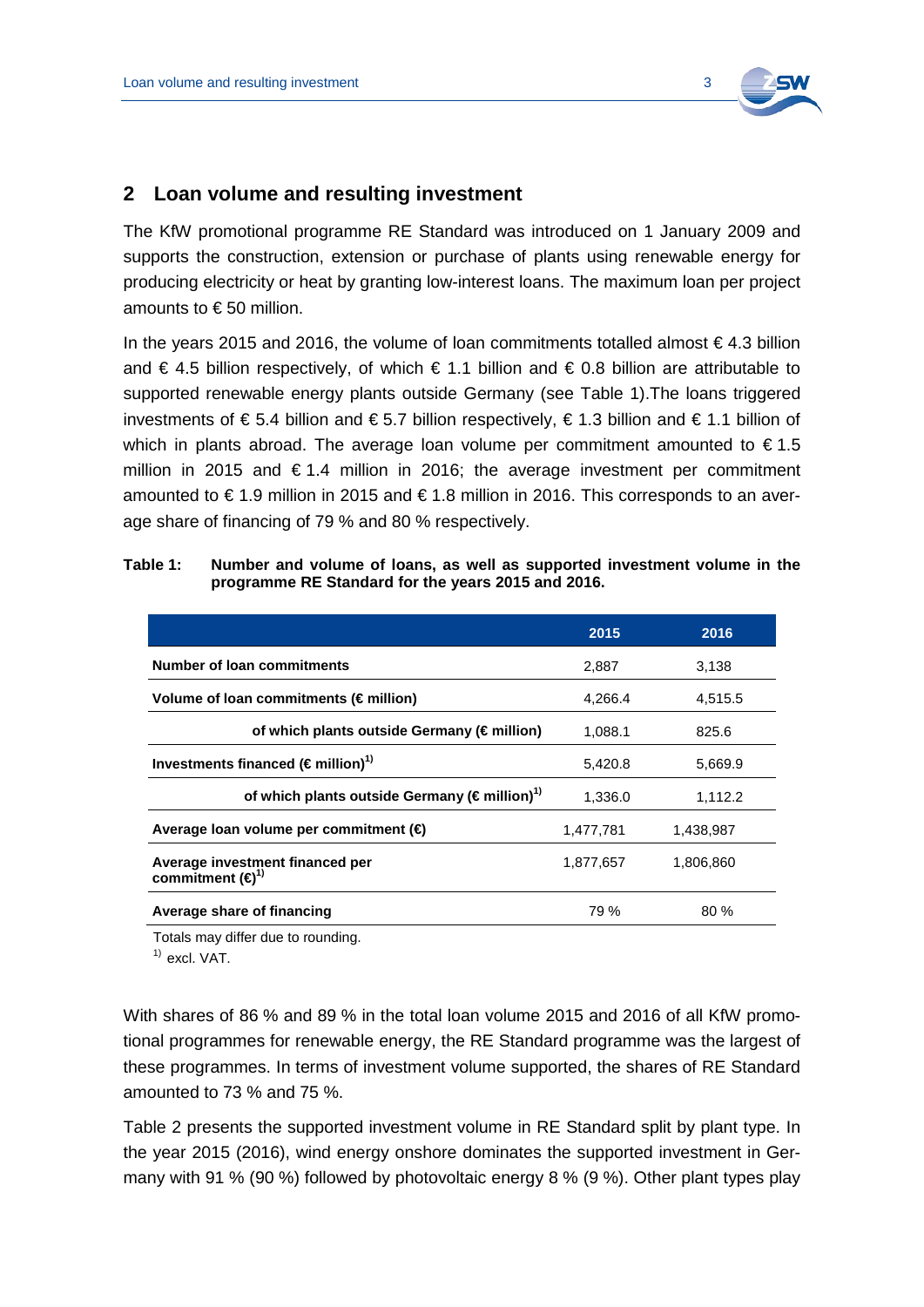

only a marginal role. Outside Germany with 22 % (15 %) photovoltaics has a higher share with wind energy onshore still dominating (2015: 78 %, 2016: 85 %) and hydropower being practically negligible. [Table 3](#page-10-1) gives a detailed picture of the investment volume supported outside Germany by country and plant type.

|                        |                              | 2015<br>$\epsilon$ million<br>(excl. VAT) | %     | 2016<br>$\epsilon$ million<br>(excl. VAT) | $\frac{9}{6}$ |
|------------------------|------------------------------|-------------------------------------------|-------|-------------------------------------------|---------------|
| Germany                | <b>Biogas</b>                | 18.7                                      | 0.5   | $1.9^{1}$                                 | 0.04          |
|                        | <b>Solid biomass</b>         | 2.5                                       | 0.1   | 1.9                                       | 0.04          |
|                        | <b>Photovoltaic energy</b>   | 314.2                                     | 7.7   | 417.5                                     | 9.2           |
|                        | Solar thermal energy         | 0.05                                      | 0.001 | 0.01                                      | 0.0003        |
|                        | Heat grid                    | 1.3                                       | 0.03  | 1.0                                       | 0.02          |
|                        | <b>Heat store</b>            | 0.04                                      | 0.001 |                                           |               |
|                        | <b>Hydropower</b>            | 19.8                                      | 0.5   | 8.2                                       | 0.2           |
|                        | Wind energy onshore          | 3,728.2                                   | 91.3  | 4,081.5                                   | 89.6          |
|                        | <b>Electricity storage</b>   |                                           |       | 45.8                                      | 1.0           |
|                        | <b>Total Germany</b>         | 4,084.8                                   | 100.0 | 4,557.7                                   | 100.0         |
| <b>Outside Germany</b> | <b>Photovoltaic energy</b>   | 296.2                                     | 22.2  | 162.7                                     | 14.6          |
|                        | <b>Hydropower</b>            | 1.8                                       | 0.1   | 0.5                                       | 0.04          |
|                        | Wind energy onshore          | 1,038.0                                   | 77.7  | 949.0                                     | 85.3          |
|                        | <b>Total Outside Germany</b> | 1,336.0                                   | 100.0 | 1,112.2                                   | 100.0         |

<span id="page-10-0"></span>

| Table 2: | Volume of investment supported in the years 2015 and 2016 by plant type. |
|----------|--------------------------------------------------------------------------|
|          |                                                                          |

Totals may differ due to rounding.

 $1)$  Electricity generation and biogas transportation.

#### <span id="page-10-1"></span>**Table 3: Investment volume supported outside Germany in the years 2015 and 2016 by plant type and country.**

| $\epsilon$ million    | 2015      |                          |                          | 2016           |           |              |             |              |
|-----------------------|-----------|--------------------------|--------------------------|----------------|-----------|--------------|-------------|--------------|
| (excl. VAT)           | <b>PV</b> | <b>Hydro</b>             | <b>Wind</b>              | <b>Total</b>   | <b>PV</b> | <b>Hydro</b> | <b>Wind</b> | <b>Total</b> |
| Austria               | 0.2       | 1.8                      | 23.7                     | 25.7           |           | 0.5          | 27.3        | 27.8         |
| Canada                | ٠         |                          | 12.3                     | 12.3           |           | ۰            | 29.1        | 29.1         |
| Croatia               | ۰         |                          | $\overline{\phantom{0}}$ |                |           | ۰            | 39.7        | 39.7         |
| <b>Denmark</b>        | 136.9     |                          | ٠                        | 136.9          | 49.4      |              |             | 49.4         |
| <b>Finland</b>        | ۰         | $\overline{\phantom{a}}$ | 216.2                    | 216.2          |           | -            | 62.7        | 62.7         |
| <b>France</b>         | 61.9      | ۰                        | 637.3                    | 699.2          | 14.5      | -            | 457.6       | 472.2        |
| <b>Ireland</b>        | ۰         | ۰                        | 14.9                     | 14.9           |           | -            | 16.2        | 16.2         |
| <b>Italy</b>          |           | ۰                        | 112.8                    | 112.8          |           | ۰            | 33.0        | 33.0         |
| Japan                 | ٠         |                          |                          | $\blacksquare$ | 28.8      | ٠            | ٠           | 28.8         |
| <b>Netherlands</b>    | ٠         |                          | $\overline{\phantom{0}}$ | $\blacksquare$ | 33.3      | ٠            |             | 33.3         |
| <b>Sweden</b>         | ٠         | $\overline{\phantom{0}}$ | $\blacksquare$           | $\blacksquare$ |           | ۰            | 283.5       | 283.5        |
| <b>United Kingdom</b> | 97.2      |                          | 20.9                     | 118.0          | 36.7      |              |             | 36.7         |
| Total                 | 296.2     | 1.8                      | 1.038.0                  | 1,336.0        | 162.7     | 0.5          | 949.0       | 1,112.2      |

Totals may differ due to rounding.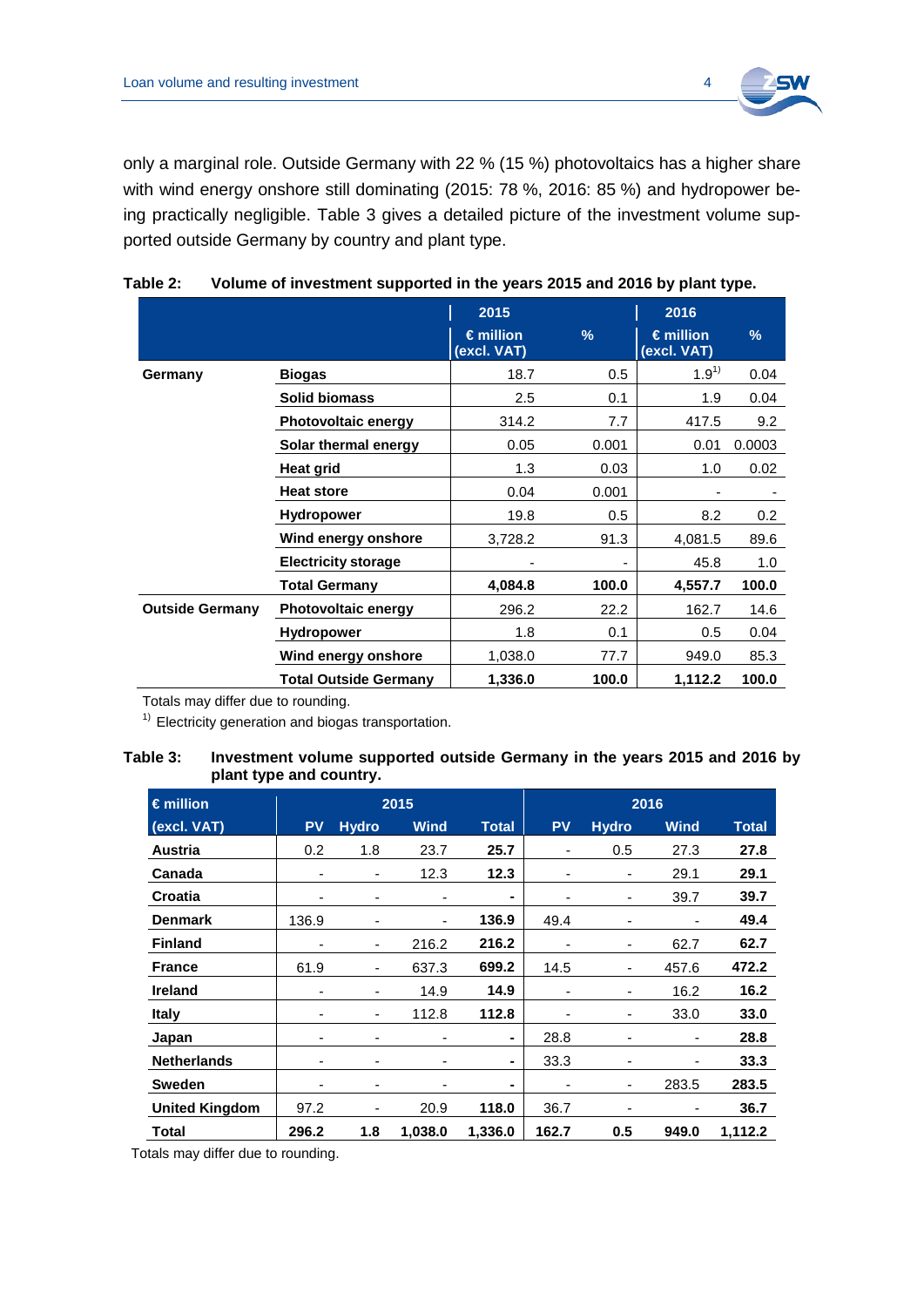

#### <span id="page-11-0"></span>**3 Power installed**

In the year 2015, the RE Standard programme co-financed renewable energy plants with a total electrical power of around 3.6 GW<sub>el</sub>, of which 72 % belong to plants built in Germany and 28 % to plants built outside Germany (see [Table 4\)](#page-11-1). In 2016 the total electrical power installed remains at 3.6 GW $_{el}$  with 78 % installed in plants in Germany and 22 % installed abroad. [Table 5](#page-11-2) gives a detailed picture of the installed electrical power supported outside Germany by country and plant type.

| $MW_{el}$          |                              | 2015    | 2016    |
|--------------------|------------------------------|---------|---------|
|                    | <b>Biogas</b>                | 13.7    | 0.9     |
|                    | <b>Solid biomass</b>         | 0.5     |         |
| Germany            | <b>Photovoltaic energy</b>   | 294.9   | 397.8   |
|                    | <b>Hydropower</b>            | 8.0     | 1.7     |
|                    | Wind energy onshore          | 2,285.8 | 2,368.8 |
|                    | <b>Total Germany</b>         | 2,602.9 | 2,769.2 |
|                    | <b>Photovoltaic energy</b>   | 265.7   | 140.7   |
|                    | <b>Hydropower</b>            | 0.3     | 0.08    |
| Germany<br>Outside | Wind energy onshore          | 730.1   | 646.4   |
|                    | <b>Total Outside Germany</b> | 996.0   | 787.2   |

#### <span id="page-11-1"></span>**Table 4: Installed electrical power supported in the years 2015 and 2016 by plant type.**

Totals may differ due to rounding.

#### <span id="page-11-2"></span>**Table 5: Installed electrical power supported outside Germany in the years 2015 and 2016 by plant type and country.**

|                       | 2015      |                          |                              | 2016           |           |                          |             |              |
|-----------------------|-----------|--------------------------|------------------------------|----------------|-----------|--------------------------|-------------|--------------|
| $MW_{el}$             | <b>PV</b> | <b>Hydro</b>             | <b>Wind</b>                  | <b>Total</b>   | <b>PV</b> | <b>Hydro</b>             | <b>Wind</b> | <b>Total</b> |
| Austria               | 0.2       | 0.3                      | 16.3                         | 16.7           |           | 0.08                     | 18.3        | 18.4         |
| Canada                |           | -                        | 4.1                          | 4.1            |           | ۰                        | 10.3        | 10.3         |
| Croatia               | ۰         | -                        | $\qquad \qquad \blacksquare$ | $\blacksquare$ |           | ۰                        | 34.2        | 34.2         |
| <b>Denmark</b>        | 141.8     |                          | $\qquad \qquad \blacksquare$ | 141.8          | 62.9      |                          |             | 62.9         |
| <b>Finland</b>        | -         | $\overline{\phantom{a}}$ | 135.0                        | 135.0          |           | ۰                        | 20.4        | 20.4         |
| <b>France</b>         | 64.0      | -                        | 462.9                        | 526.9          | 12.3      | $\overline{\phantom{a}}$ | 321.7       | 334.0        |
| <b>Ireland</b>        | -         | -                        | 9.2                          | 9.2            |           | ۰                        | 9.2         | 9.2          |
| <b>Italy</b>          | ۰         | $\overline{\phantom{a}}$ | 88.5                         | 88.5           |           | $\overline{\phantom{a}}$ | 20.0        | 20.0         |
| Japan                 | ٠         | -                        | $\overline{\phantom{0}}$     | $\blacksquare$ | 10.3      | -                        | ۰           | 10.3         |
| <b>Netherlands</b>    | ۰         | ۰                        | $\overline{\phantom{0}}$     | $\blacksquare$ | 30.8      | -                        |             | 30.8         |
| <b>Sweden</b>         | -         | -                        | ٠                            | $\blacksquare$ |           | ۰                        | 212.4       | 212.4        |
| <b>United Kingdom</b> | 59.8      | ٠                        | 14.1                         | 73.9           | 24.4      |                          |             | 24.4         |
| <b>Total</b>          | 265.7     | 0.3                      | 730.1                        | 996.0          | 140.7     | 0.08                     | 646.4       | 787.2        |

Totals may differ due to rounding.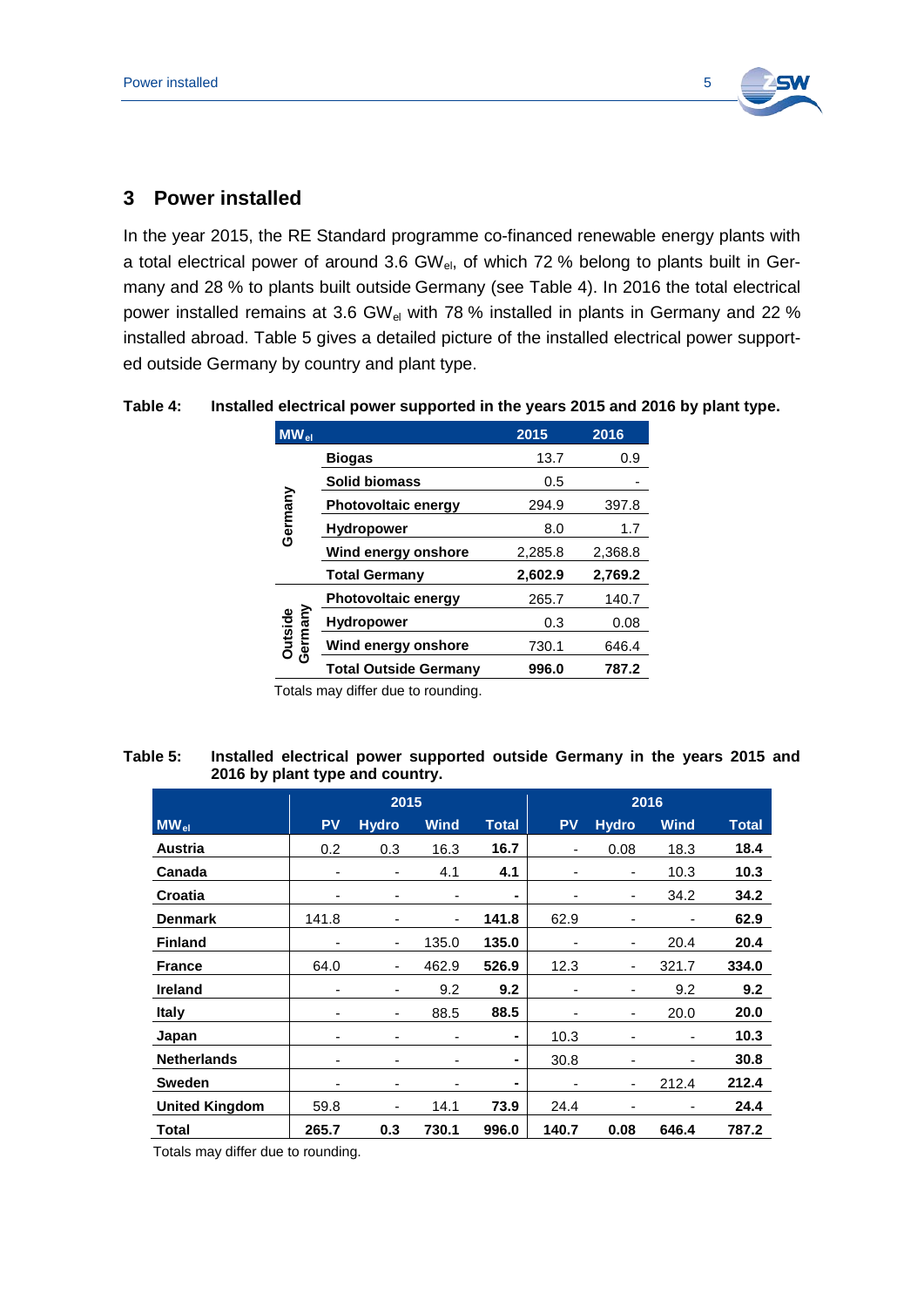

The estimated electricity production of the plants financed 2015 (2016) built in Germany amounts to 5.2 (5.4) TWh per year over the lifetime of the plants. The plants financed outside Germany produce an estimated 1.5 (1.3) TWh of electricity per year. Over 20 years of life and operation time of the plants, electricity generation accumulates to an estimated 104 (108) and 30 (26) TWh respectively.

| $MW_{th}$                |                              | 2015 | 2016    |
|--------------------------|------------------------------|------|---------|
|                          | Solar thermal energy         | 0.06 | 0.05    |
| Germa <del>.</del><br>ny | Solid biomass                | 0.9  | 2.4     |
|                          | <b>Total Germany</b>         | 1.0  | $2.5\,$ |
|                          | Solar thermal energy         |      |         |
| Outside<br>Germa-<br>≽   | <b>Solid biomass</b>         |      |         |
|                          | <b>Total Outside Germany</b> |      |         |

<span id="page-12-0"></span>

| Table 6: | Installed thermal power supported in the years 2015 and 2016 by plant type. |
|----------|-----------------------------------------------------------------------------|
|----------|-----------------------------------------------------------------------------|

Totals may differ due to rounding.

In the years 2015 and 2016, the RE Standard programme supported also 1.0 MW and 2.5 MW respectively of thermal power (mainly solid biomass), all of which was in plants located in Germany (see [Table 6\)](#page-12-0). The heat production of the financed plants can be estimated at 0.03 and 0.01 TWh per year. Assuming a 20-year operational lifetime of the plants, this adds up to a total production of an estimated 0.6 and 0.2 TWh respectively.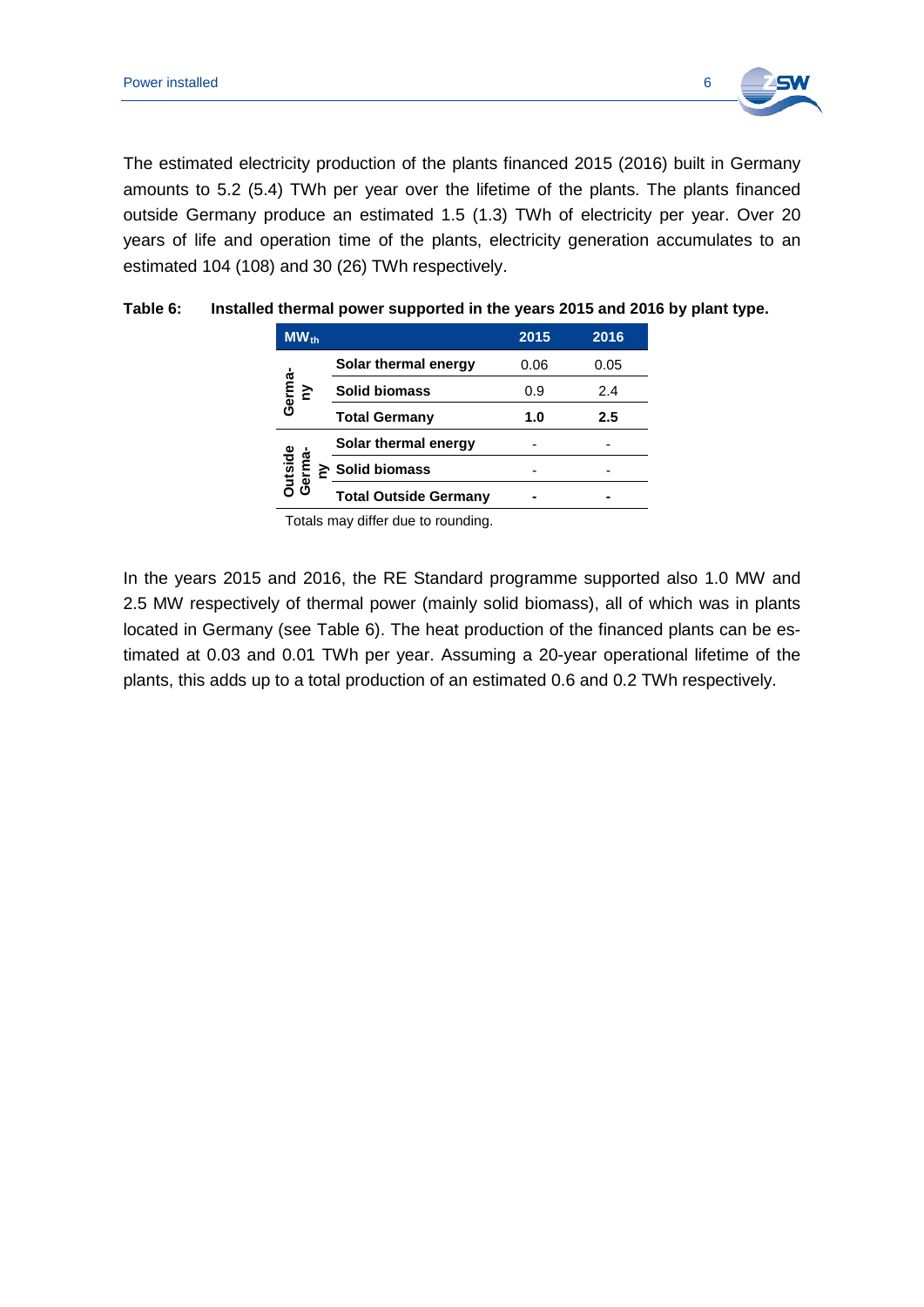

# <span id="page-13-0"></span>**4 Estimated impacts**

# <span id="page-13-1"></span>**4.1 Savings in fossil fuel consumption and avoided energy costs for imported fossil fuels in Germany**

Electricity and heat produced in the plants financed by the RE Standard programme replaces energy produced from fossil fuel. The savings in fossil fuel are determined by the type of power plant substituted (e.g. coal, natural gas, etc.). They are calculated starting with the estimated electricity or heat produced by the newly built plants. Specific substitution factors allow quantifying the amount of fossil energy replaced by each type of renewable energy plant. The fossil fuel savings (which were calculated for RE plants built in Germany only) finally result by applying primary energy factors to the quantities of substi-tuted electricity/heat.<sup>[2](#page-13-3)</sup>

[Table 7](#page-13-2) presents the annual fossil fuel savings of plants financed in Germany in the years 2015 and 2016, which amount to 11.5 and 11.8 TWh per year. The share of hard coal amounts to 67 % in both years, that of natural gas to almost 33 %. The shares of lignite and mineral oil are negligible.

| GWh/a              | 2015   | 2016   |
|--------------------|--------|--------|
| <b>Hard coal</b>   | 7,696  | 7,919  |
| <b>Natural gas</b> | 3,736  | 3,849  |
| Lignite            | 2      |        |
| <b>Mineral oil</b> | 17     |        |
| Total              | 11,450 | 11,770 |

#### <span id="page-13-2"></span>**Table 7: Annual fossil fuel savings (primary energy) in Germany resulting from the use of renewables in plants supported by RE Standard in the years 2015 and 2016.**

Totals may differ due to rounding.

As Germany has to import most of the fossil energy carriers consumed, the savings in fossil fuel use reduce the country's dependency on energy imports. To measure this ef-fect, the corresponding reductions in energy costs were calculated using import prices<sup>[3](#page-13-4)</sup>. It was assumed that the savings given in [Table 7](#page-13-2) fully lead to a reduction in energy imports with one exception: None of the lignite, which is the only relevant fossil energy source extracted in Germany, is substituted by the RE plants. Decreased imports of hard coal, natural gas and mineral oil lead to annual savings in energy costs for imported fuel of € 191 million and  $€202$  million for 2015 and 2016 (see [Table 8\)](#page-14-1).

<span id="page-13-3"></span><sup>&</sup>lt;sup>2</sup> A brief description is given in Annex [A.1.](#page-19-1) Details of the calculation approach including substitution and primary energy factors can be found in the evaluation report (in German; see footnote 1).

<span id="page-13-4"></span>primary energy factors can be found in the evaluation report (in German; see footnote 1). <sup>3</sup> Details on the import price scenario are given in the evaluation report (see footnote 1).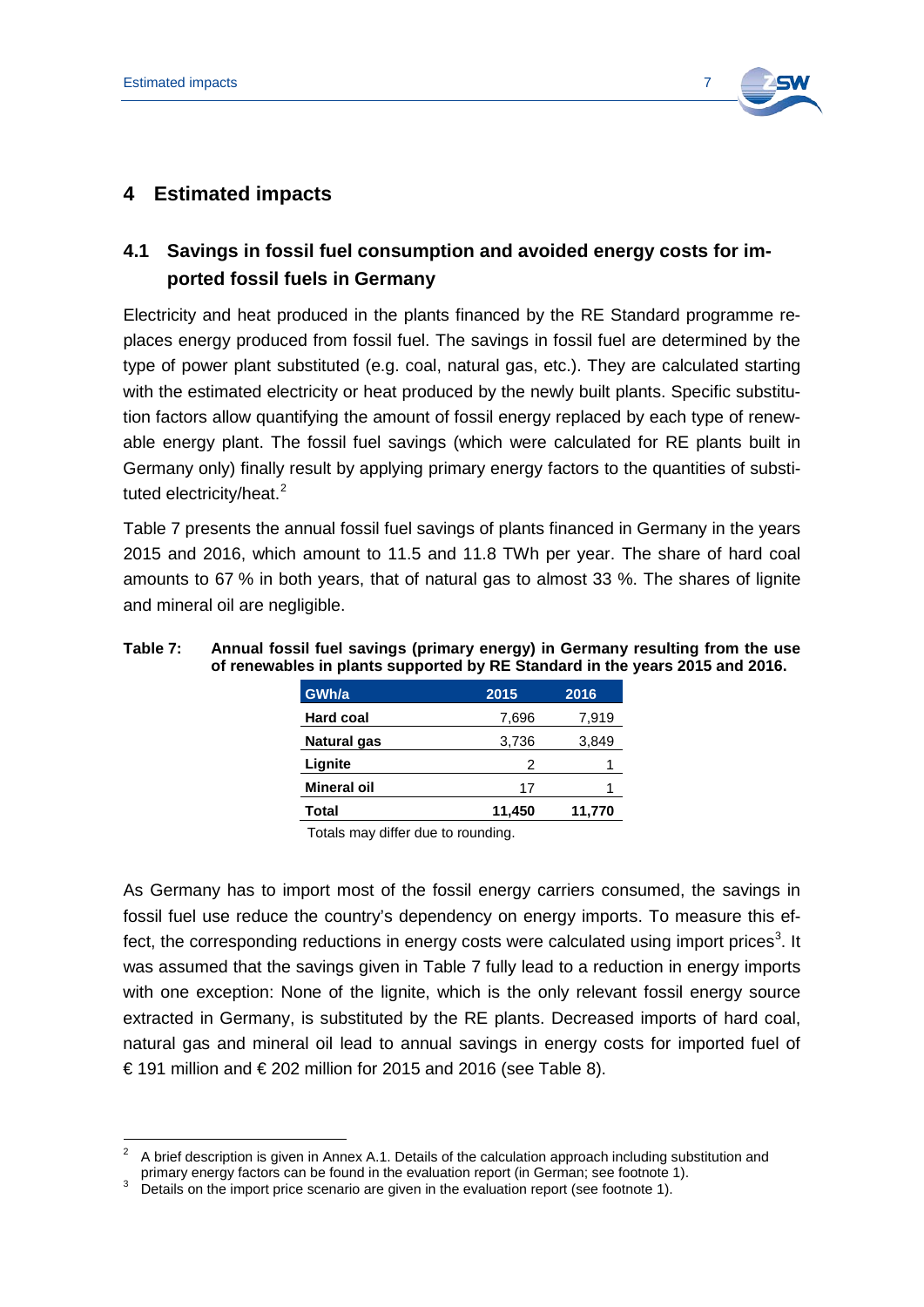

<span id="page-14-1"></span>**Table 8: Annual savings in energy costs for imported fossil fuels in Germany resulting from the use of renewables in plants supported by RE Standard in the years 2015 and 2016.**

| $\epsilon$ million per year <sup>1)</sup> | 2015 | 2016 |
|-------------------------------------------|------|------|
| <b>Hard coal</b>                          | 83   | 88   |
| Natural gas                               | 107  | 114  |
| <b>Mineral oil</b>                        |      |      |
| Total                                     | 191  | 202  |

Totals may differ due to rounding.

 $1)$  Assumption: no lignite imported, therefore no resulting cost savings.

#### <span id="page-14-0"></span>**4.2 Savings in greenhouse gas emissions**

The calculation of reductions in greenhouse gas emissions for plants built in Germany builds upon the approach for quantifying savings in fossil fuel consumption. It applies emission reduction factors that are based on the substitution factors mentioned in the previous section. These are provided by the German Umweltbundesamt (UBA – Federal Environment Agency) and consider net reduction effects: additional emissions from using renewable energy sources (e.g. methane emissions during biogas production) are subtracted from the reduction in emissions from fossil fuels. For plants built outside Germany a simpler approach had to be applied as no emission factors of equivalent quality were available. [4](#page-14-3)

The plants built in Germany und financed by KfW in 2015 lead to a reduction of 3.51 million tonnes of  $CO_2$ -equivalent (of which 3.21 million tonnes  $CO_2$ ) per year. The plants with KfW-support built abroad reduce another 0.19 million tonnes of  $CO<sub>2</sub>$  annually. Plants supported in 2016 avoid annual emissions in the amount of 3.62 million tonnes of  $CO<sub>2</sub>$ equivalent (of which 3.29 million tonnes  $CO<sub>2</sub>$ ) in Germany and 0.11 million tonnes of  $CO<sub>2</sub>$ outside Germany (see [Table 9\)](#page-14-2).

<span id="page-14-2"></span>

| Table 9: | Annual savings in greenhouse gas emissions resulting from the use of renew-  |
|----------|------------------------------------------------------------------------------|
|          | ables in plants supported by RE Standard in the years 2015 and 2016 by loca- |
|          | tion of plant.                                                               |

|                         | 2015           |                        | 2016       |                        |
|-------------------------|----------------|------------------------|------------|------------------------|
| Million tonnes per year | <b>Germany</b> | <b>Outside Germany</b> | Germany    | <b>Outside Germany</b> |
| CO <sub>2</sub>         | $3.21^{1}$     | $0.19^{1}$             | $3.29^{1}$ | $0.11^{1}$             |
| $CO2$ -equivalent       | 3.51           | n.a.                   | 3.62       | n.a.                   |

 $1)$  Figures based on different sets of emission factors.

In many countries abroad in which plants are financed, electricity generation already has a low carbon intensity (e.g. in France due to a high share of nuclear energy or in Sweden

<span id="page-14-3"></span><sup>4</sup> A brief description is given in Annex [A.2.](#page-20-0) Details of the calculation approach including emission factors can be found in the evaluation report (in German; see footnote 1).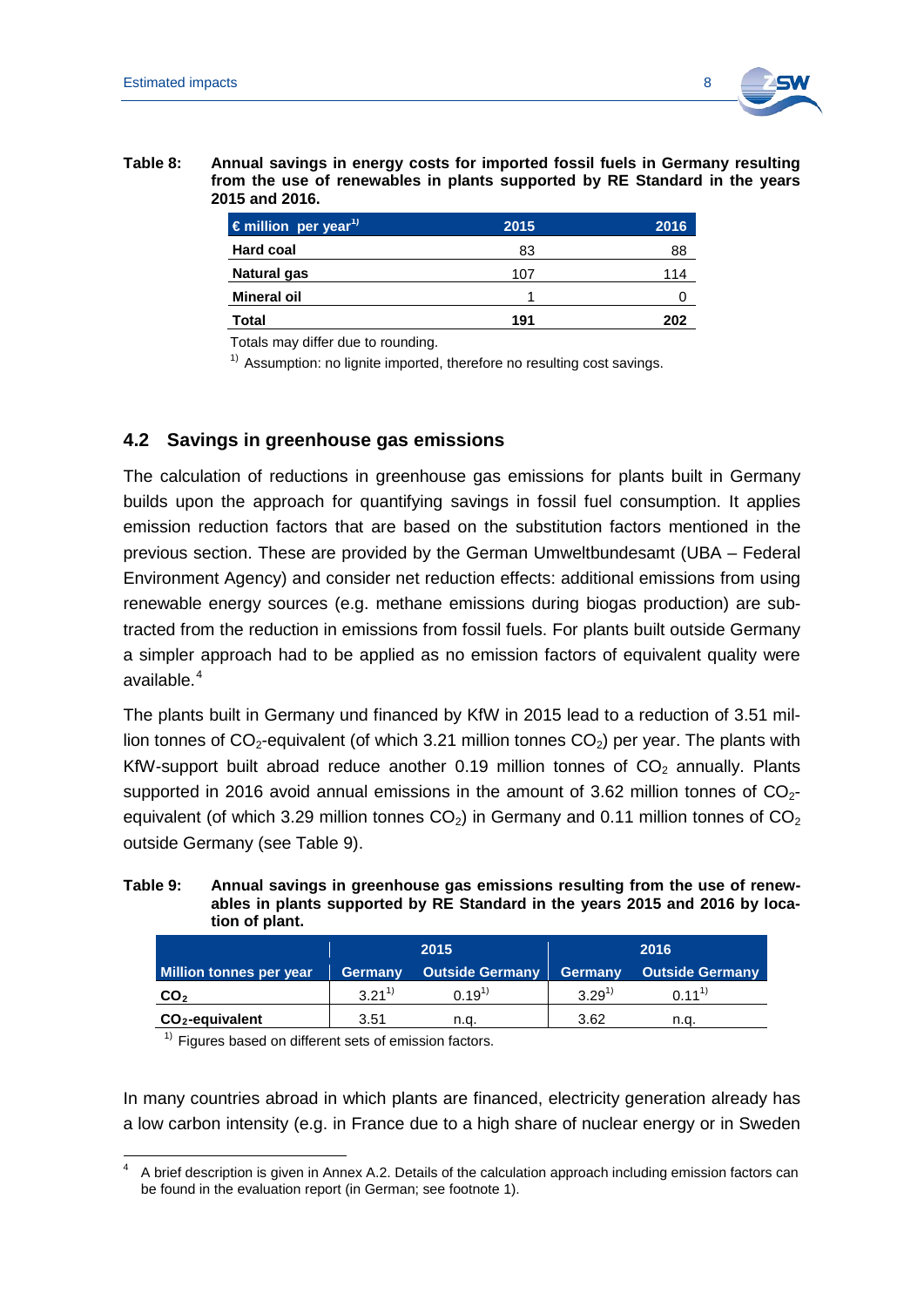

due to a high share of renewable and nuclear energy). Therefore, the total savings in greenhouse gas emissions from supported plants outside Germany are comparatively low.

#### <span id="page-15-0"></span>**4.3 Savings in external costs through supported plants in Germany**

Savings in fossil fuel combustion not only result in reduced  $CO<sub>2</sub>$  emissions but in decreasing emissions of air pollutants such as  $NO<sub>x</sub>$ ,  $SO<sub>2</sub>$  etc. as well. Based on emission factors provided by the UBA annual reductions of airborne emissions were calculated for the RE plants financed in Germany as presented in [Table 10.](#page-15-1)

| Tonnes per year         | 2015  | 2016  |
|-------------------------|-------|-------|
| SO <sub>2</sub>         | 1.264 | 1,349 |
| NO <sub>x</sub>         | 2,208 | 2,427 |
| $SO2$ -equivalent       | 2,801 | 3,038 |
| <b>NMVOC</b>            | 106   | 128   |
| Fine particulate matter | 72    | 75    |

#### <span id="page-15-1"></span>**Table 10: Annual savings in air pollutant emissions resulting from the use of renewables in plants in Germany supported by RE Standard in the years 2015 and 2016.**

Air pollutants and greenhouse gases cause damage to human health, as well as the natural and man-made environment which represents costs to the society that are not borne by the polluter. These so-called external costs can be quantified by applying (monetary) damage cost factors that link emissions to damages caused by a certain quantity (e.g. one tonne) of pollutant emitted. Accordingly, the reduction of pollutant emissions leads to a decrease in external costs, which was quantified for the plants supported in Germany. The cost categories considered for deriving the savings in external costs comprise climate change, human health impacts, crop losses, damage to materials and losses in bio-diversity.<sup>[5](#page-15-2)</sup>

Avoiding greenhouse gas and air pollutant emissions through financed plants in Germany reduces external costs by € 353 million per year for 2015 and € 368 million per year for 2016 (see [Table 11\)](#page-16-1). The largest part of saved external costs can be attributed to global climate change impacts which are caused by the emission of greenhouse gases.

<span id="page-15-2"></span><sup>5</sup> A brief description is given in Annexes [A.2](#page-20-0) and [A.3.](#page-20-1) Details of the calculation approach including damage cost factors can be found in the evaluation report (in German; see footnote 1).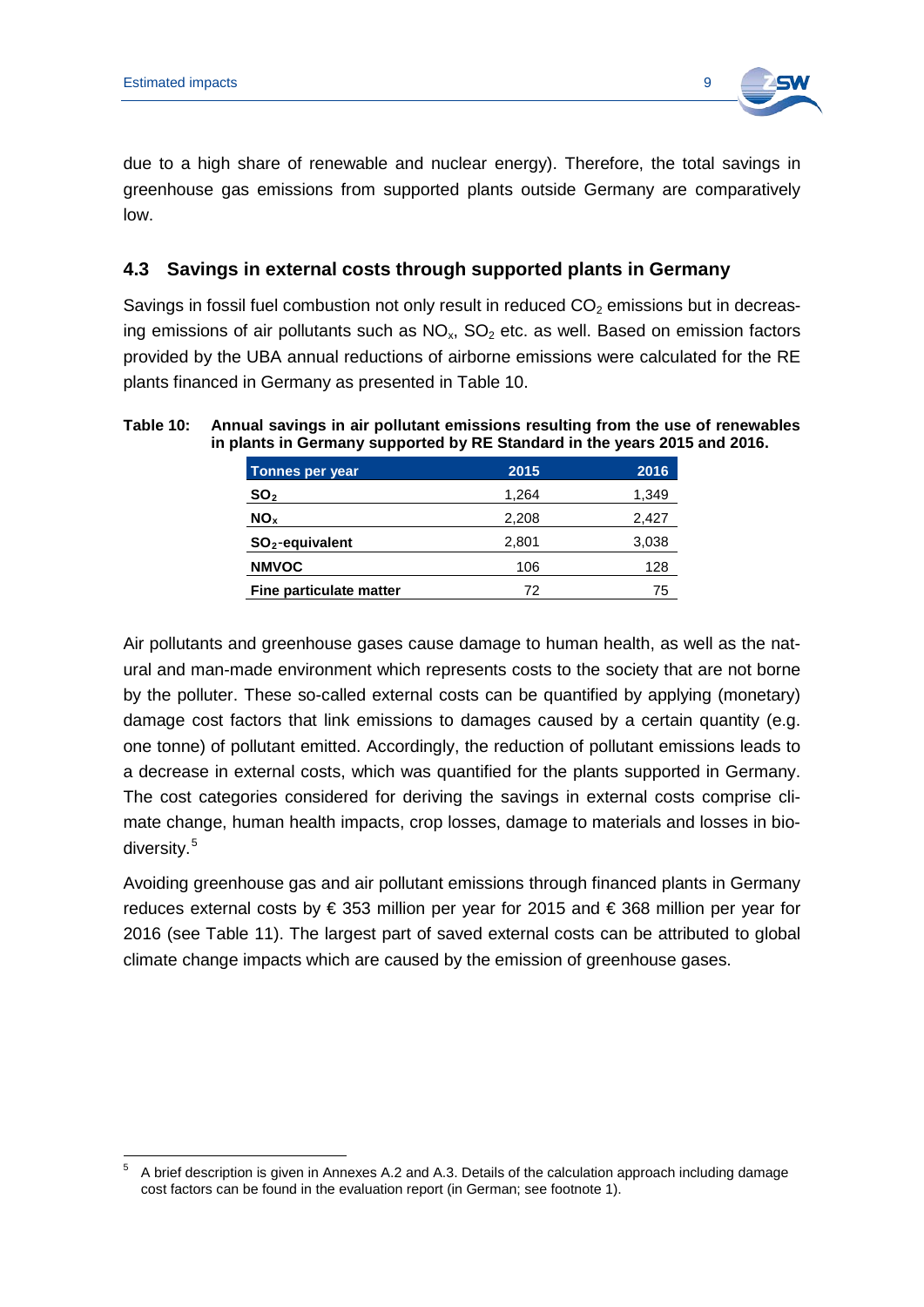

#### <span id="page-16-1"></span>**Table 11: Annual savings in external costs resulting from the use of renewables in plants in Germany supported by RE Standard in the years 2015 and 2016.**

| $\epsilon$ million per year | 2015  | 2016  |
|-----------------------------|-------|-------|
| <b>Climate change</b>       | 296.2 | 306.2 |
| <b>Health impacts</b>       | 48.5  | 52.7  |
| <b>Crop losses</b>          | 1.1   | 1.2   |
| <b>Material damage</b>      | 1.0   | 1.0   |
| <b>Biodiversity losses</b>  | 6.2   | 6.7   |
| <b>Total</b>                | 353.0 | 367.9 |

Totals may differ due to rounding.

#### <span id="page-16-0"></span>**4.4 Employment effects in Germany**

Construction and operation of renewable energy plants leads to a demand in goods and services which creates or preserves employment. Employment effects in Germany caused by the plants supported in Germany were calculated using an approach based on input-output analysis. This approach allows consideration of both direct employment (e.g. building a wind turbine) and indirect employment (e.g. producing steel for a wind turbine). The sum of direct and indirect employment results in the so-called gross employment.<sup>[6](#page-16-3)</sup>

Manufacturing and construction of the plants supported in Germany in 2015 and 2016 correspond to approx. 41,000 jobs and 45,000 jobs respectively created or preserved in Germany for one year. A further 1,300 (1,330) jobs per annum result from the operation and maintenance of the plants over the assumed 20 years of operation, adding up to 25,990 (26,540) jobs. Over a period of 20 years, building and operating the plants supported by the RE Standard programme in the years 2015 and 2016 creates or preserves employment of more than 67,000 and 71,000 person years (see [Table 12\)](#page-16-2).

#### <span id="page-16-2"></span>**Table 12: Gross employment effects in Germany resulting from the use of renewables in plants in Germany supported by RE Standard in the years 2015 and 2016.**

| Person years <sup>1)</sup>                            | 2015   | 2016   |
|-------------------------------------------------------|--------|--------|
| <b>Construction of plants</b>                         | 41,170 | 44,810 |
| <b>Operation of plants</b><br>(over a 20-year period) | 25,990 | 26.540 |
| Total                                                 | 67,160 | 71,340 |

Totals may differ due to rounding.

 $1)$  One person year equals one person employed for the duration of one year (or 2 persons employed for half a year etc.)

<span id="page-16-3"></span><sup>6</sup> A brief description is given in Annex [A.4.](#page-21-0) Details of the calculation approach can be found in the evaluation report (in German; see footnote 1).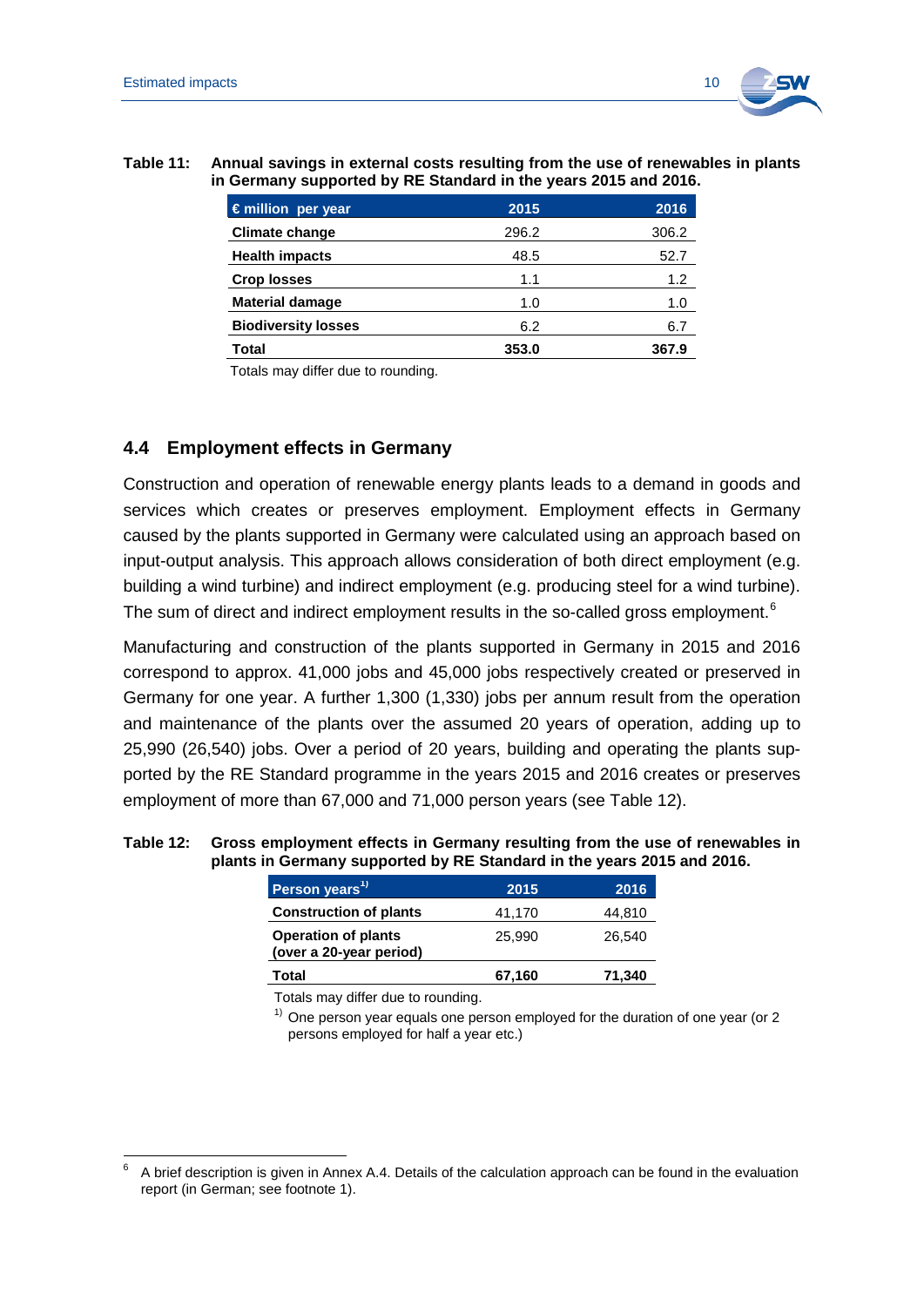

# <span id="page-17-0"></span>**5 Summary of effects**

Table 13 and [Table 14](#page-18-0) summarise the evaluation results of the KfW´s RE Standard programme for the years 2015 and 2016.

#### **Table 13: Overview of evaluation results 2015 for the KfW programme RE Standard.**

|                                                                       | <b>Unit</b>                         | <b>Germany</b> | <b>Outside Germany</b> | <b>Total</b>  |
|-----------------------------------------------------------------------|-------------------------------------|----------------|------------------------|---------------|
| <b>Volume of loan commitments</b>                                     | $\epsilon$ million                  | 3,178.3        | 1,088.1                | 4.266.4       |
| Investments financed <sup>1)</sup>                                    | $\epsilon$ million                  | 4,084.8        | 1,336.0                | 5,420.8       |
| Supported installed electrical power                                  | $\mathsf{MW}_\mathsf{el}$           | 2,602.9        | 996.0                  | 3,598.9       |
| Annual electricity production                                         | $TWh_{el}$ / a                      | 5.2            | 1.5                    | 6.7           |
| Supported installed thermal power                                     | $MW_{th}$                           | 1.0            |                        | 1.0           |
| Annual heat production                                                | $TWh_{th}$ / a                      | 0.03           |                        | 0.03          |
| Annual savings in greenhouse gas<br>emissions due to plants supported | million tonnes<br>$CO2$ -equiv. / a | 3.51           | $0.19^{2}$             | $\frac{3}{2}$ |
| Annual savings in energy imports                                      | $\epsilon$ million / a              | 191            | n.q.                   |               |
| <b>Gross employment effects</b>                                       | person years                        | 67,160         | n.q.                   |               |
| due to plant construction                                             | person years                        | 41,170         | n.q.                   |               |
| due to plant operation (over a<br>20-year period)                     | person years                        | 25,990         | n.g.                   |               |
| Annual savings in external costs                                      | $\epsilon$ million / a              | 353.0          | n.q.                   |               |

Totals may differ due to rounding.

 $<sup>1</sup>$  excl. VAT.</sup>

<sup>2)</sup> in million tonnes  $CO<sub>2</sub>$  / a

<sup>3)</sup> Figures based on different sets of emission factors.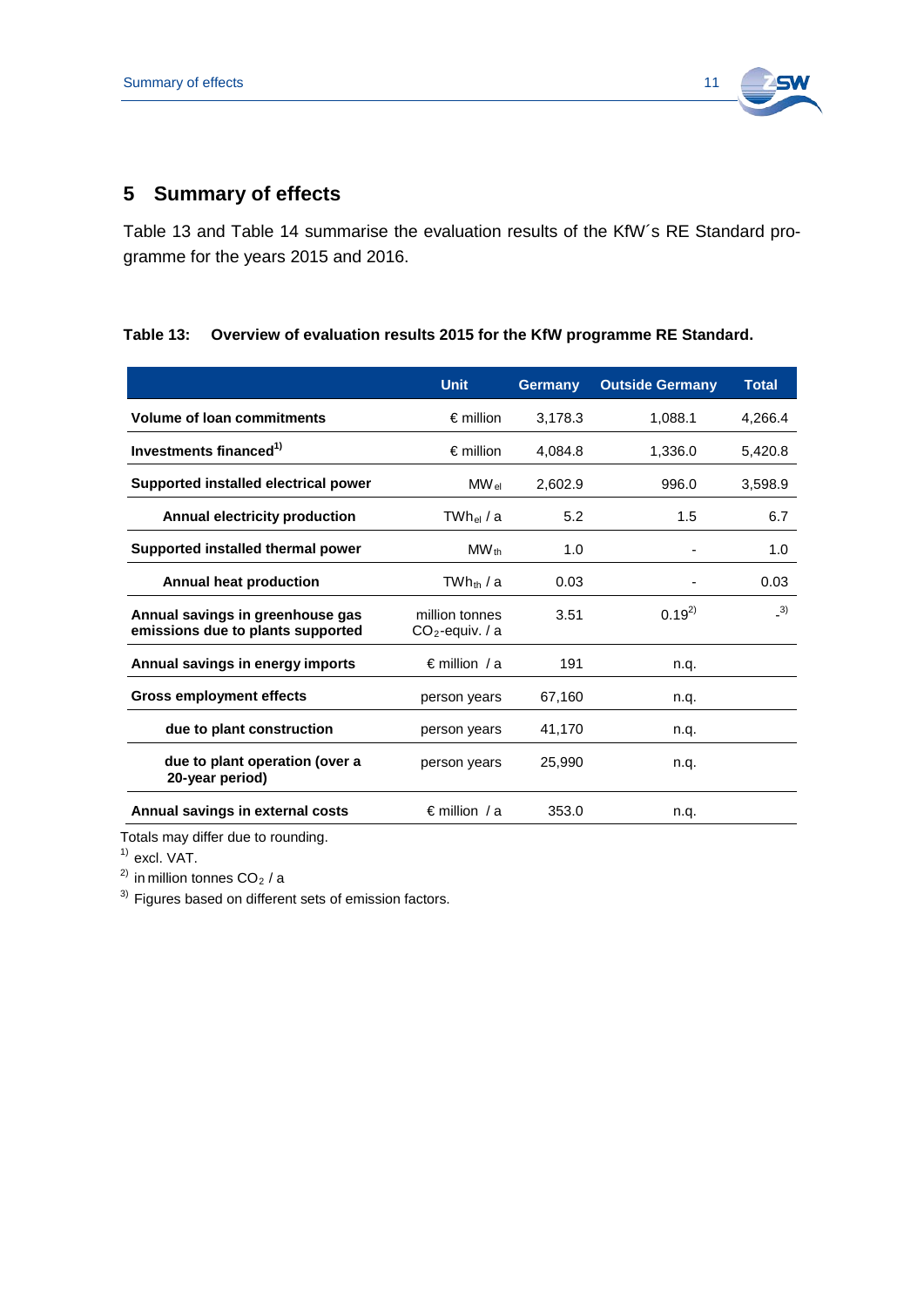

#### <span id="page-18-0"></span>**Table 14: Overview of evaluation results 2016 for the KfW programme RE Standard.**

|                                                                       | <b>Unit</b>                         | <b>Germany</b> | <b>Outside Germany</b> | <b>Total</b> |
|-----------------------------------------------------------------------|-------------------------------------|----------------|------------------------|--------------|
| <b>Volume of loan commitments</b>                                     | $\epsilon$ million                  | 3,689.9        | 825.6                  | 4,515.5      |
| Investments financed <sup>1)</sup>                                    | $\epsilon$ million                  | 4.557.7        | 1.112.2                | 5.669.9      |
| Supported installed electrical power                                  | MW el                               | 2,769.2        | 787.2                  | 3,556.4      |
| Annual electricity production                                         | TWhe⊢/a                             | 5.4            | 1.3                    | 6.7          |
| Supported installed thermal power                                     | $MW_{th}$                           | 2.5            |                        | 2.5          |
| <b>Annual heat production</b>                                         | TWh <sub>th</sub> / а               | 0.01           |                        | 0.01         |
| Annual savings in greenhouse gas<br>emissions due to plants supported | million tonnes<br>$CO2$ -equiv. / a | 3.62           | $0.11^{2}$             | $-3)$        |
| Annual savings in energy imports                                      | $\epsilon$ million / a              | 202            | n.q.                   |              |
| <b>Gross employment effects</b>                                       | person years                        | 71,340         | n.q.                   |              |
| due to plant construction                                             | person years                        | 44,810         | n.q.                   |              |
| due to plant operation (over a<br>20-year period)                     | person years                        | 26,540         | n.g.                   |              |
| Annual savings in external costs                                      | $\epsilon$ million / a              | 367.9          | n.q.                   |              |

Totals may differ due to rounding.

 $<sup>1)</sup>$  excl. VAT.</sup>

 $^{2)}$  in million tonnes CO<sub>2</sub> / a

 $3)$  Figures based on different sets of emission factors.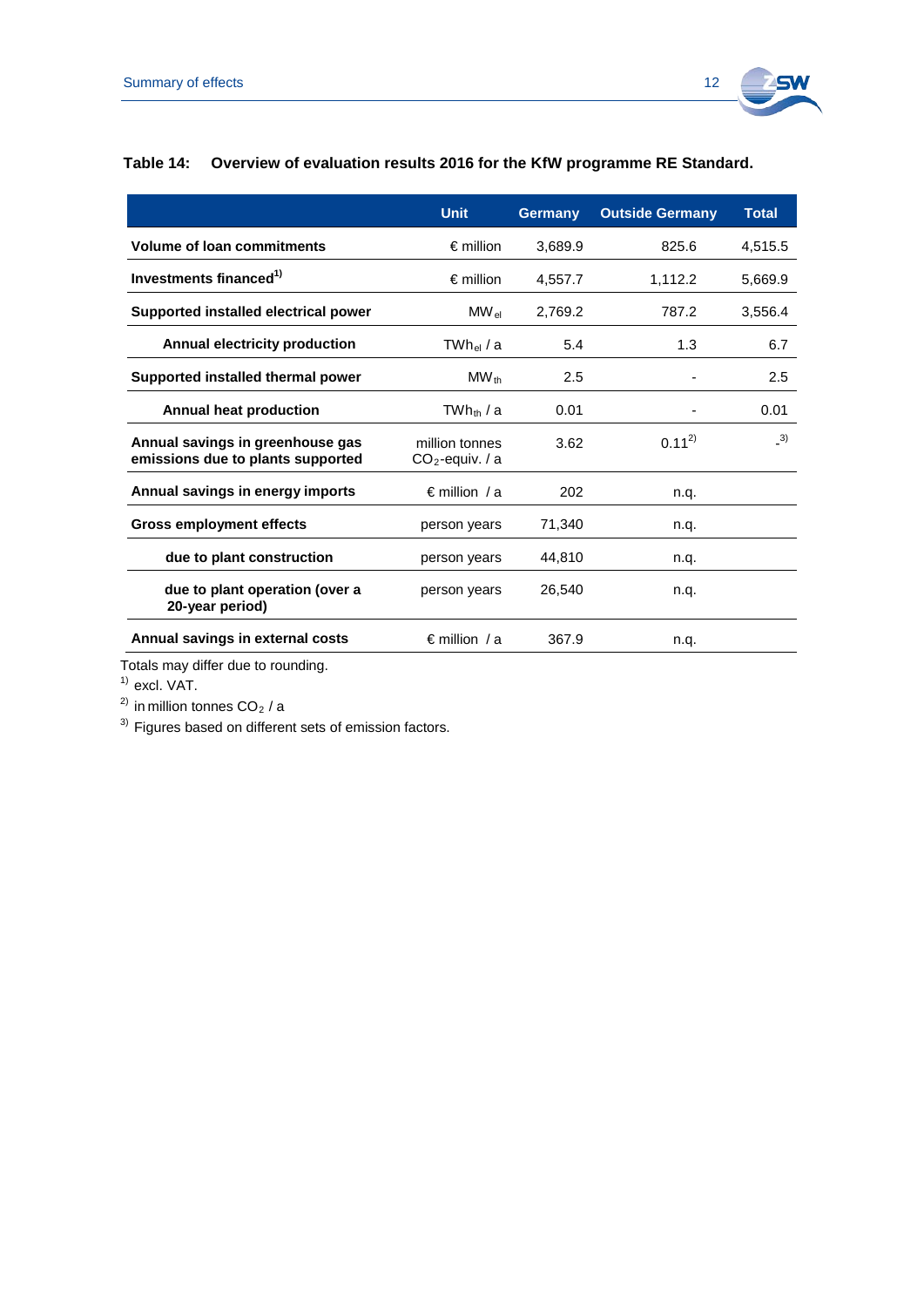

#### <span id="page-19-0"></span>**Annex: Overview of the underlying methodology**

The following sections give a brief description of the methodology used for evaluating the effects caused by the renewable energy plants supported by the KfW´s RE Standard pro-gramme. Detailed information is available in the evaluation report<sup>[7](#page-19-2)</sup>.

# <span id="page-19-1"></span>**A.1 Estimation of savings in fossil fuel consumption and avoided energy costs for imported fossil fuels in Germany**

Electricity and heat from renewable energy sources replace fossil fuels. The savings in fuel use are calculated in two steps. In the first step, substitution factors for electricity and heat production provided by the German Umweltbundesamt (UBA – Federal Environment Agency) are applied. These factors give the shares of electricity from lignite, hard coal, natural gas and mineral oil that are replaced in Germany by electricity from renewables. Every technology (wind energy, hydro power, solid biomass, photovoltaics, biogas and geothermal energy) has its specific substitution pattern, determined mainly by the time structure of energy provision. In the second step, the amounts of electricity replaced are combined with primary energy factors for each energy carrier that give the units of fossil primary energy (including up- and downstream processes) necessary to provide one unit of electricity. The fossil energy use associated to the use of renewable energy (in up- and downstream processes) is subtracted from the calculated fossil energy savings, resulting in net savings in fossil energy due to electricity produced in the renewable energy plants supported.

The amounts of net fossil energy saved due to heat provision from renewable energy are calculated accordingly, based on substitution and primary energy factors for fuel oil, natural gas, hard coal, lignite, district heating and electricity for heat provided by solar thermal plants, heat pumps, biogas, solid biomass and geothermal plants.

Since a large share of Germany's fossil fuels have to be imported, the savings calculated lead to a reduction in German energy imports. Lignite, as the only major German domestic fossil fuel source, is assumed not to be imported. The associated costs due to savings in fossil fuel imports are calculated using price forecasts for the import prices of crude oil, hard coal and natural gas.

<span id="page-19-2"></span>Available in German only – see footnote 1.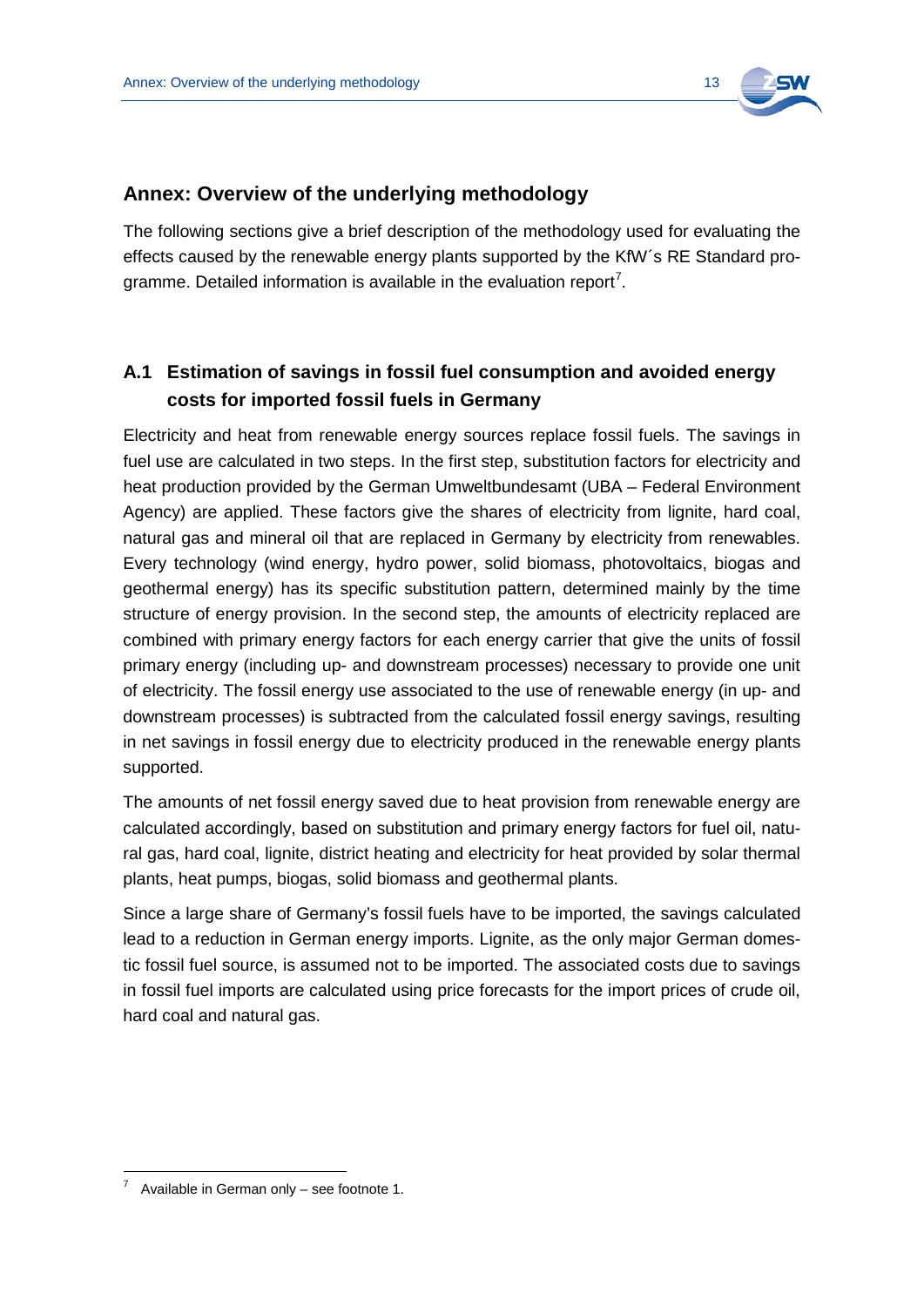

# <span id="page-20-0"></span>**A.2 Estimation of savings in greenhouse gas emissions and air pollutant emissions**

Savings in greenhouse gas (CO<sub>2</sub>, CH<sub>4</sub>, N<sub>2</sub>O) and air pollutant (SO<sub>2</sub>, NO<sub>x</sub>, NMVOC, fine particles) emissions due to supported plants in Germany are calculated based on emission reduction factors provided by the German Umweltbundesamt (UBA – Federal Environment Agency). These factors are based on the substitution factors mentioned in the previous section and reflect the specific fossil fuels that the renewable energy sources replace. They describe net emission savings, setting off the volume of emissions caused by the use of renewables (final energy supply) against the volume of gross emissions that are no longer being released thanks to fossil sources having been replaced with renewables. All upstream process chains involved in the production and supply of the various energy sources and in plant construction and operation (but not dismantling) are also taken into account.

When calculating the savings in greenhouse gas emissions due to supported plants in countries other than Germany, emission reduction factors are required for each country. No consistent emission factor set of comparable quality is available therefore emission reductions are estimated based on  $CO<sub>2</sub>$  emission factors of the average electricity mix of the countries considered as a second-best approach.

### <span id="page-20-1"></span>**A.3 Valuation of external costs avoided**

Air pollutant emissions cause changes in environmental burdens and associated impacts on various receptors, such as human beings (e.g. emissions of air pollutants leading to respiratory diseases), crops (decrease in yields), building materials (mainly degradation and soiling) or ecosystems (mainly due to acidification and eutrophication). This change in impacts leads either directly or indirectly (e.g. through health effects) to a change in the utility of the affected persons. Welfare changes resulting from these impacts can be transferred into monetary values and represent external costs to society as they are not borne by the polluter. The German Umweltbundesamt (UBA – Federal Environment Agency) provides pollutant-specific damage cost factors that link emissions to damages caused by a certain quantity (e.g. one tonne) of pollutant emitted in Germany. In addition to the damage cost factors for air pollutants  $(SO_2, NO_x, NMVOC,$  fine particles), cost factors for greenhouse gas emissions  $(CO_2, CH_4, N_2O)$  are provided. The cost categories considered for deriving the external costs avoided comprise climate change, human health impacts, crop losses, damage to materials and losses in biodiversity.

The external costs avoided by supporting RE plants in Germany are then calculated by multiplying the savings in pollutant and greenhouse gas emissions (in tonnes) by the specific cost factor per tonne of pollutant or greenhouse gas emitted.